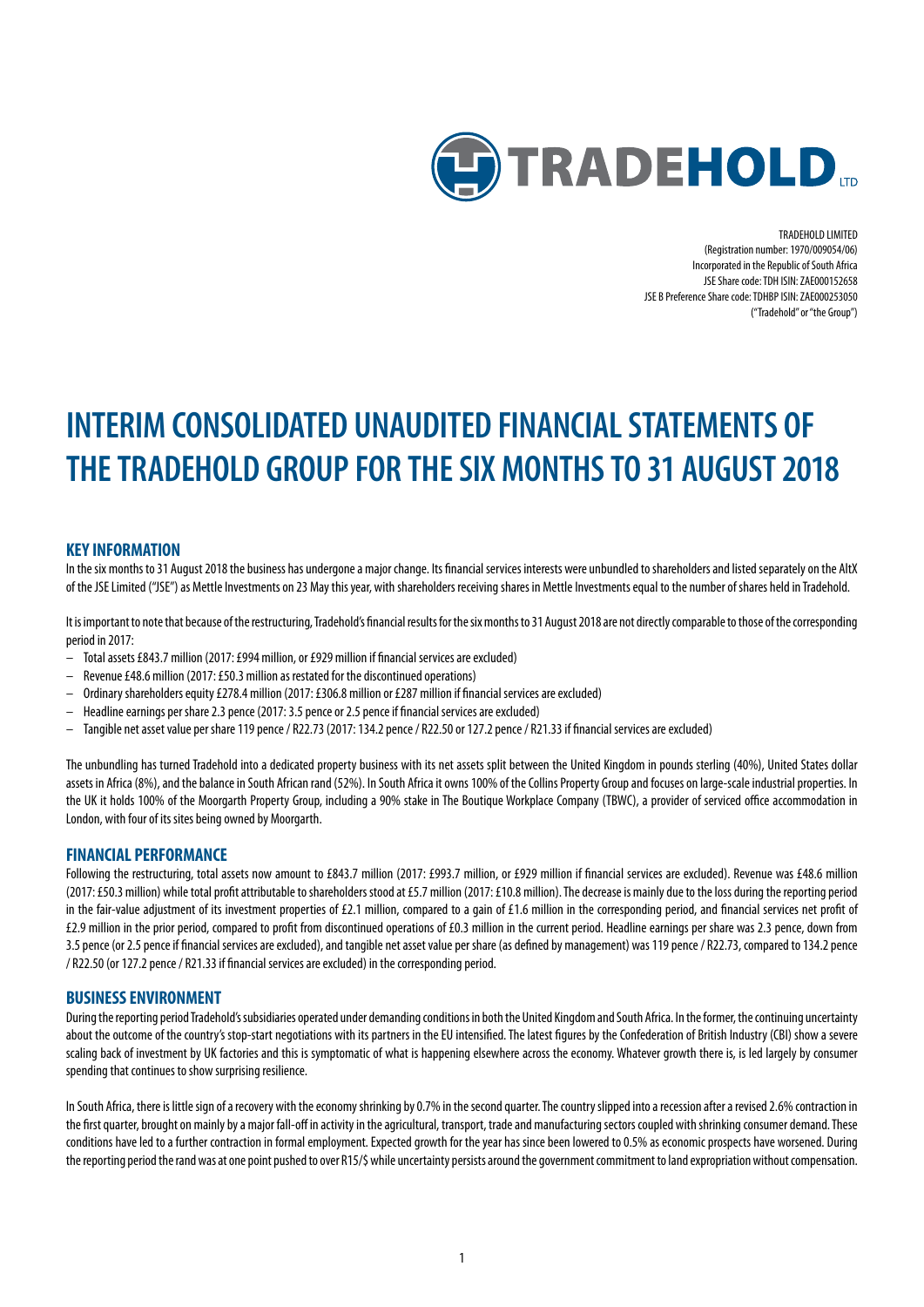# **BUSINESS ENVIRONMENT (continued)**

#### **Collins Group**

Tradehold has retained the Collins name for its property holdings in South Africa. Its portfolio consists of 150 mainly industrial and commercial buildings. The focus is on quality industrial warehousing, offering about 1.46 million square metres of gross lettable area (GLA) and constituting some 91% of total space available for rent. The balance of the portfolio is made up of retail (5.7%) and office accommodation (3.2%). The weighted average lease profile is 7.17 years while vacancies constitute 2% of the total of 1.61 million square metres of GLA. Long-term tenants for its sophisticated large-scale units include Sasol, Pep, Unilever, MassMart, and Nampak.

Following a decision to dispose of non-core assets, these being mainly smaller buildings in the portfolio, management has identified 37 properties with a total value of R1 billion for sale. The proceeds from sales will predominantly be used to reduce debt. A number of these buildings have already been sold, others are awaiting transfer or the outcome of due- diligence processes. Where buildings have already been sold, prices achieved have been at or above their holding costs.

Tradehold owns a number of mainly retail and commercial properties offering close to 50 000 square metres of GLA in neighbouring Namibia. The end of the reporting period saw the opening on 30 August of the first phase of the Gobabis Mall in the strategically located town of Gobabis that provides about 10 000 square metres of trading space. The development forms part of Tradehold's strategy to locate dominant retail malls in some of Namibia's major towns.

The total Collins portfolio was £501 million (R9 571 million) at the reporting date, which includes Namibia at £40.2 million, compared with 28 February 2018 of £576 million (R9370 million) which included Namibia's £41 million. The value has been adversely affected by the currency deterioration of the South African rand to pound sterling (R19.097 at the end of the reporting period compared to R16.2706 at 28 February 2018).

Collins Group, including Namibia, contributed £5.1 million (2017: £5.8 million) to net profit after minorities. The deterioration is mainly due to exchange rate movements. The Collins Group's total contribution to net asset value per share is 63.8 pence (R12.18).

#### **Moorgarth**

Moorgarth's portfolio of 23 properties are located throughout the UK. The portfolio is diversified across a range of sectors, with 51.8% (by value) in retail, 31.3% in offices (primarily in London), 9.8% in Leisure and the balance of 7.1% being residential and development.

Moorgarth Group has experienced a challenging six months mainly in terms of lettings in its retail and commercial properties. In addition to the uncertainties created by Brexit, conventional retail in the UK also has to grapple with the far-reaching changes in consumer purchasing patterns brought about largely by on-line shopping which in July reached an all-time high of 18.2% (The Office of National Statistics). These changes, which have contributed to a seismic shift in retail dynamics world-wide, are having a substantial effect on traditional retail shopping malls.

In response to the prevailing shifts in consumer buying, Moorgarth has continued to pro-actively pursue asset management strategies which change the nature of its major retail assets. The intention is to stimulate greater human interaction and create a sense of community, in contrast to the isolation of on-line shopping. In line with the global changes, strong focus has been placed on leisure and convenience. This change in positioning also involves a return to a traditional trading market model that embraces community-driven retail involving local suppliers and local produce. In addition, Moorgarth is increasingly accommodating in its malls not only retail stores but also a growing range of services such as restaurants, cinemas, gyms, dentists' and doctors' rooms, etc. to position these as one-stop community centres that satisfy an expanding range of consumer needs.

Moorgarth is in the process of submitting planning applications for a 100-room hotel adjacent to one of its malls (owned through a joint venture) as well as a masterplan for some 500 residential apartments to be built atop another, to further enhance that sense of community. The development pipeline on its existing portfolio is in excess of £150 million. This will ensure, once planning permission is granted, a significant move away from reliance on traditional retail.

During the six month reporting period the value of Moorgarth's portfolio (excluding work in progress) reduced to £248.3 million from £248.5 million if its interest in joint ventures (not reflected in the balance sheet) is included, mainly due to the disposal of two non-core properties.

Moorgarth's contribution to net asset value per share is 48.2 pence (R9.20).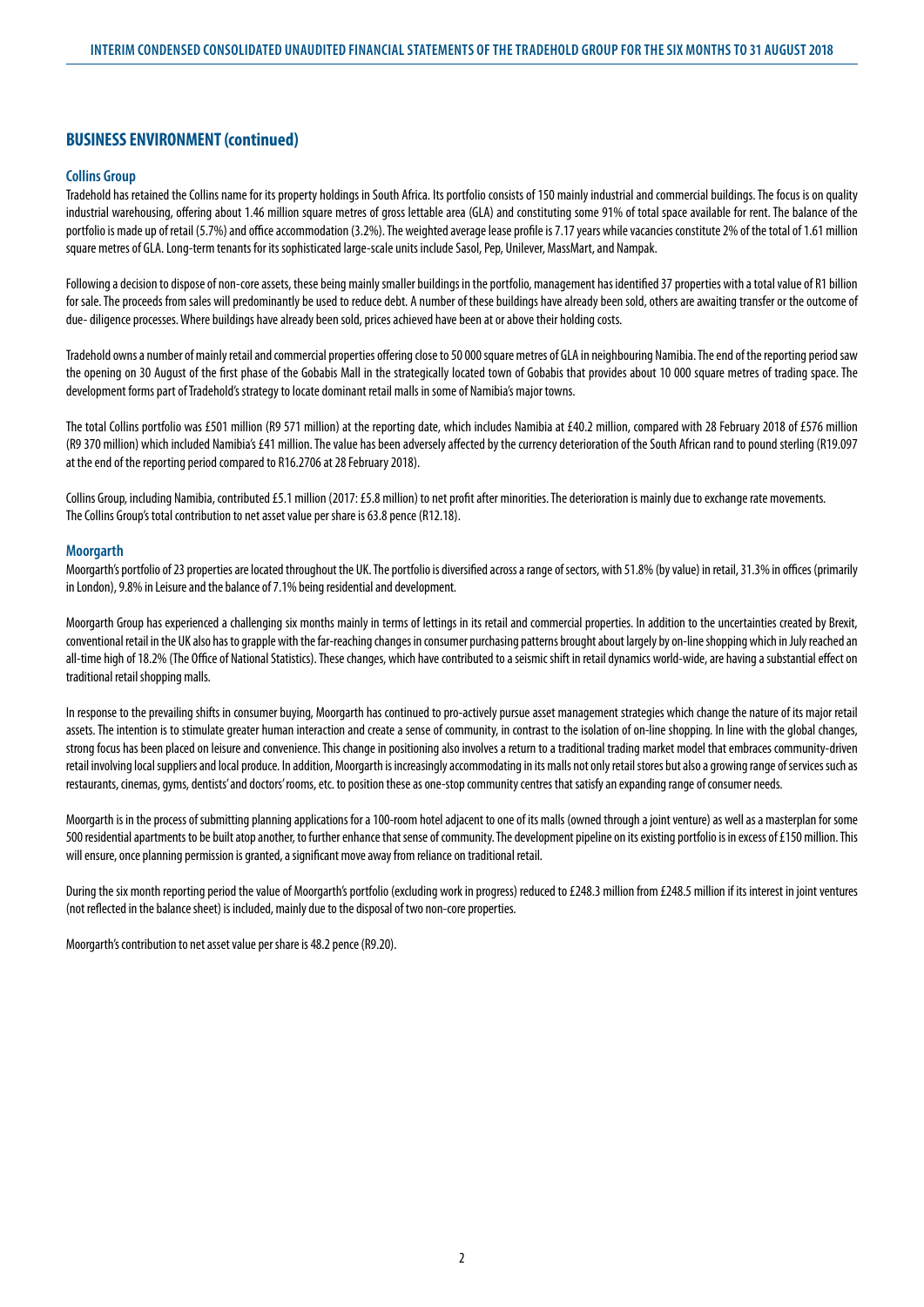# **BUSINESS ENVIRONMENT (continued)**

### **The Boutique Workplace Company (TBWC)**

TBWC, which offers serviced office accommodation in 31 sites across London, has experienced a challenging six months due to intense competition from mainly new entrants in the market that are aggressively building market share at the expense of profitability. As a result, TBWC has lost some tenants in certain key sites whom management is in the process of replacing. In this it is assisted by the quality of the accommodation in which its portfolio of 4 000 work stations are located – all 31 sites are housed in relatively small, centrally located buildings offering a true boutique working environment. TBWC's EBITDA for the six month reporting period was £0.7 million (2017: £0.8 million).

During the reporting period, Moorgarth including TBWC contributed £1 million (2017: £3.3 million) to group profits. The decrease was mainly due to a £1.8 million valuation uplift on its portfolio in the equivalent period in the previous year, primarily relating to two Lime Street properties, compared to a revaluation loss of £0.2 million for the current reporting period.

#### **Tradehold Africa Group**

The company owns properties in Mozambique, Botswana and Zambia. The value of this portfolio decreased by £44.3 million to £29.7 million, from £74 million at the end of February 2018, mainly due to the disposal of the Cognis corporate residential development in Maputo in Mozambique during the review period. This sale is in line with Tradehold's decision to reduce its exposure to Africa outside South Africa. The net proceeds have been applied to settle debt.

The company contributed £2.4 million to total group profits, enhanced by a once-off gain on the disposal of subsidiary companies relating to the Cognis property of £1.8 million, compared to net profit of £2.3 million for the corresponding prior period.

Tradehold Africa's total contribution to net asset value per share is 9.6 pence (R1.83).

### **SHARE ISSUE AND REPURCHASE**

On 19 June 2018 Tradehold issued 6 046 591 ordinary shares to shareholders electing the dividend re-investment alternative, in lieu of the cash dividend of 50 cents per ordinary share declared to ordinary shareholders on 22 May 2018.

It repurchased 1 310 549 of its ordinary shares on the market during the reporting period, resulting in a total number of treasury shares held of 1 391 998 ordinary shares.

### **INTERIM DIVIDEND**

The board has decided not to declare an interim dividend.

#### **COMMENTS ON THE RESULTS**

On 25 May 2018 Tradehold distributed its 247 174 375 ordinary shares in Mettle Investments Limited to its shareholders as a dividend in specie, as the final step of the unbundling of its financial services and solar energy business interests, comprising 90% of the Reward group (retaining an interest of 10%), 100% of the Mettle group and 100% of Tradehold Solar, to its ordinary shareholders. The unbundling transaction resulted in Tradehold classifying its investments in Reward group, Mettle group and Tradehold Solar as disposal groups held for distribution in line with the requirements of IFRS 5: Non-current Assets Held for Sale and Discontinued Operations. The Reward, Mettle and Tradehold Solar groups qualify as discontinued operations as they are components of Tradehold that have been classified as held for distribution, and represent a separate major line of business. The assets and liabilities attributable to the Reward, Mettle and Tradehold Solar groups, classified as held for distribution, were separately disclosed in the statement of financial position in the previous financial year.

In line with the requirements of IFRS 5, the income and expenses relating to Reward, Mettle and Tradehold Solar are presented in the income statement and statement of other comprehensive income as a single amount as after tax profit and other comprehensive income relating to discontinued operations. The main disclosures are as follows:

|                                                                              |                  |            | Reported    |
|------------------------------------------------------------------------------|------------------|------------|-------------|
|                                                                              | <b>Unaudited</b> | Unaudited  | Audited     |
|                                                                              | 6 months         | 6 months   | 12 months   |
| (£'million)                                                                  | to 31/8/18       | to 31/8/17 | to 28/02/18 |
|                                                                              |                  |            |             |
| <b>Statement of Comprehensive Income</b>                                     |                  |            |             |
| Profit from operations held for distribution before non-controlling interest | 304              | 2893       | 4060        |
| <b>Statement of Financial Position</b>                                       |                  |            |             |
| Current assets - Assets held for distribution                                |                  |            | 76091       |
| Current liabilities - Liabilities held for distribution                      |                  |            | 58 688      |
| <b>Statement of Changes in Equity</b>                                        |                  |            |             |
| Distribution of discontinued operations to shareholders                      | (28940)          |            |             |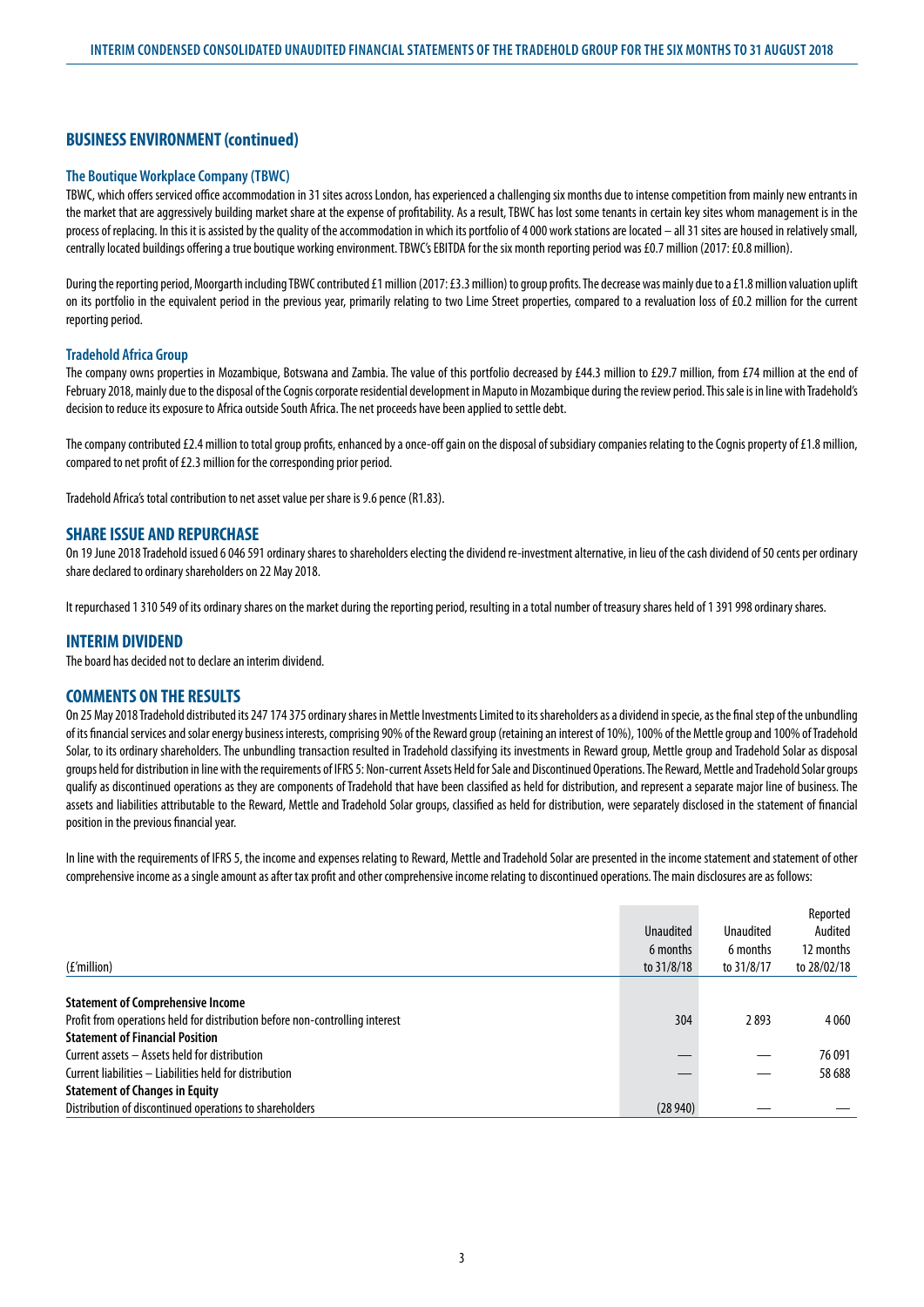### **OUTLOOK**

We have no doubt that the business environment in both Tradehold's main markets will continue to be demanding in what remains of the financial year. Even if Britain were to make dramatic progress in its Brexit negotiations before the March 2019 deadline, any improvement in confidence will come too late to have a material impact on Moorgarth's results. At the same time, there are too many structural problems inhibiting meaningful growth in the South African economy for us to expect material change in the short term. We therefore have accepted that market conditions are not going to change materially in either of our main markets and we have adapted our strategies accordingly.

As reported elsewhere, Collins has started selling off its non-core property holdings in a planned, structured manner to strengthen its balance sheet.

Disposing of these non-core assets will enable management to focus on the company's substantial portfolio of large industrial buildings. In the present trying times it is a comfort to know that all these buildings are leased on long-term contracts to major South African companies, that on average, leases have more than seven years to run and that vacancies have been maintained at 2%.

In the UK, we believe what management is doing to adapt our retail investments to the worldwide shift in consumer shopping habits, will go a long way towards enhancing their relevance and profitability. As far as TBWC is concerned, we are of the opinion its present setback is temporary. The business has grown substantially over the past two years and new centres opened always hold back short term performance as each takes a few months to achieve profit. Worldwide the way people work is changing and shared office space as a concept is here to stay. We believe we were fortunate in obtaining a foothold in this market early on and we are convinced that TBWC's quality offering will gain increasing acceptance from a discerning market.

In these trying times Tradehold is fortunate in being served by a senior management team of highly experienced professionals with deep-seated knowledge of their markets and with the ability to extract the maximum benefit from the quality assets in our various portfolios.

Any reference to future financial performance included in this statement has not been reviewed and reported on by the Group's external auditors and does not constitute an earnings forecast.

# **POLICY ADOPTION FOR TRADING STATEMENTS**

The Group has adopted net asset value per share as the measure for trading statements with effect from the 28 February 2017 financial year-end.

### **BASIS OF PRESENTATION AND ACCOUNTING POLICIES**

The consolidated interim financial statements are prepared in accordance with the requirements of the JSE Listings Requirements for interim reports, and the requirements of the Companies Act, No 71 of 2008 (the "Companies Act") applicable to interim financial statements.

The JSE Listings Requirements require interim reports to be prepared in accordance with the framework concepts and the measurement and recognition requirements of International Financial Reporting Standards ("IFRS") and the SAICA Financial Reporting Guides as issued by the Accounting Practices Committee and Financial Pronouncements as issued by the Financial Reporting Standards Council and to also, as a minimum, contain the information required by IAS 34 Interim Financial Reporting. The accounting policies applied in the preparation of the consolidated interim financial statements, are in terms of IFRS and are consistent with those accounting policies applied in the preparation of the previous consolidated annual financial statements, except for the adoption of the following new standards, amendments to publicised standards and interpretations that became effective for the current reporting period beginning on 1 March 2018:

#### **Adoption of IFRS 9: Financial Instruments**

- IFRS 9 contains three principal classification categories for financial assets:
- measured at amortised cost;
- measured at fair value through OCI; and
- measured at fair value through profit or loss.

The classification of financial assets is based on how the asset is managed and its contractual cash flow characteristics. The accounting policy for financial liabilities remain the same under IFRS9. Impairment of financial assets is to be assessed using the expected credit loss model. This model applies to financial assets measured at amortised cost and to contract assets. IFRS 9 has been applied prospectively and no retrospective adjustments have been made.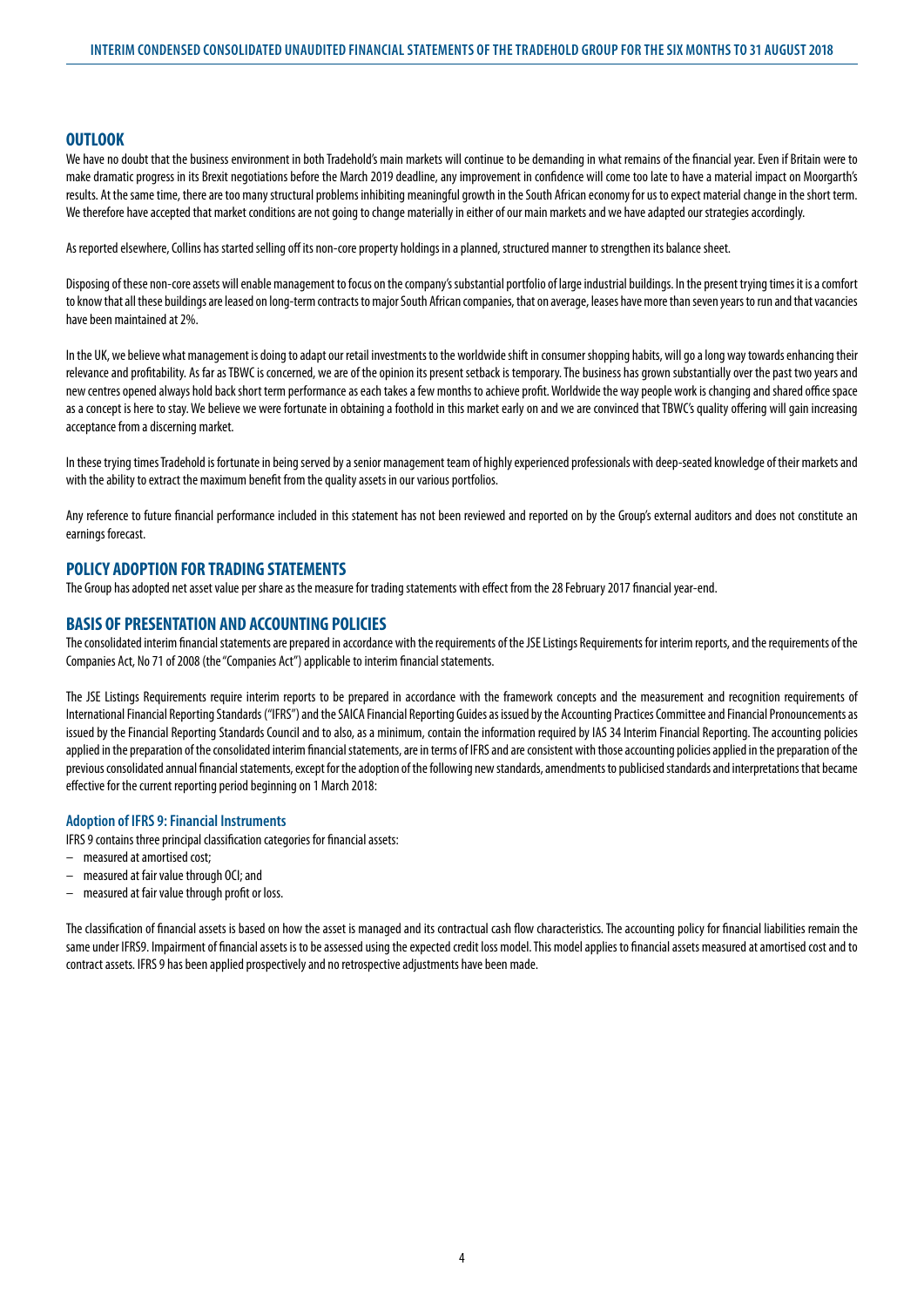# **BASIS OF PRESENTATION AND ACCOUNTING POLICIES (continued)**

#### **Adoption of IFRS 15: Revenue from Contracts with Customers**

IFRS 15 is applied to all contracts with tenants to provide a distinct good or service (excluding those that are in scope of another standard) whether over time or at a point in time. Revenue is recognised when control over the distinct good or service is transferred to the tenant. Revenue is recognised at the transaction price which is the consideration expected to be received for providing the distinct good or service. Where the transaction price is variable, an estimate of the variable consideration should be included in the transaction price. In the prior year, tenant recoveries were recognised as they were earned in line with the contractual rights in the leases. IFRS 15 has been applied cumulatively and no retrospective adjustments have been made.

There was no material impact on the annual financial statements as a result of the adoption of these standards.

The Group's reportable segments reflect those components of the Group that are regularly reviewed by the chief executive officers and other senior executives who make strategic decisions (the chief operating decision maker).

Trading profit on the face of the statement of comprehensive income is the Group's operating result excluding fair value gains or losses on financial assets at fair value through profit or loss and impairment losses on goodwill.

#### **Tangible net asset value per share**

Tangible net asset value per share excludes intangible assets, deferred tax assets and deferred tax liabilities from the calculation of the group's net asset value. Management believes that it is a useful measure for shareholders of the Group's intrinsic net worth. However, this is not a defined term under IFRS and may not be comparable with similarly titled measures reported by other companies.

The directors of the Group take full responsibility for the preparation of this preliminary report.

### **PREPARATION OF FINANCIAL RESULTS**

The preparation of the financial results was supervised by the group financial director Karen Nordier BAcc, BCompt Hons, CA(SA). The condensed consolidated interim results for the six months ended 31 August 2018 have not been audited or independently reviewed by the group's external auditors, PricewaterhouseCoopers Inc.

### **REPORTING CURRENCY**

As the operations of most of Tradehold's subsidiaries are conducted in pound sterling and because of the distortion caused by the fluctuating value of the rand, the Group reports its results in the former currency.

## **CHANGES TO BOARD**

The following changes to the Tradehold board occurred during the period under review:

– Mr JM Wragge resigned as a non-executive director with effect from 1 March 2018

– Dr LL Porter has been appointed as a non-executive director with effect from 2 May 2018.

| HRW Troskie     | <b>KL Nordier</b> |
|-----------------|-------------------|
| Acting Chairman | Director          |

Malta 6 November 2018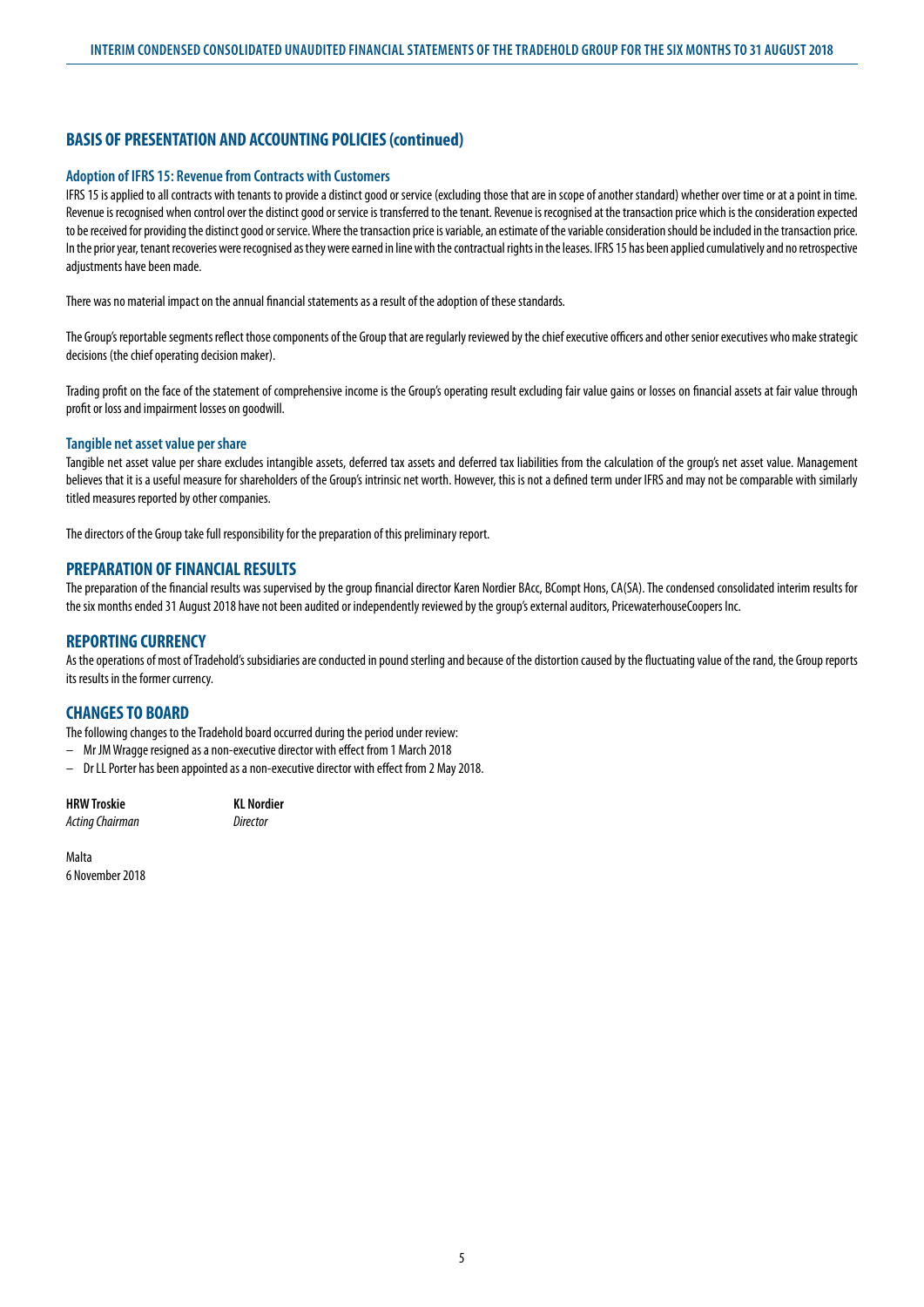# **STATEMENT OF COMPREHENSIVE INCOME**

|                                                                                | <b>Unaudited</b> | Unaudited     | Audited      |
|--------------------------------------------------------------------------------|------------------|---------------|--------------|
|                                                                                | 6 months to      | 6 months to   | 12 months to |
| (E'000)                                                                        | 31/08/18         | 31/08/17*     | 28/02/18     |
|                                                                                |                  |               |              |
| Revenue                                                                        | 48 5 66          | 50 267        | 101 471      |
| Other operating income                                                         | 734              | 1244          | 1427         |
| (Loss) / profit on disposal of investment properties                           | (24)             | 646           | 1 1 5 7      |
| Net (loss) / gain from fair value adjustment on investment property            | (2116)           | 1598          | 11760        |
| Profit on disposal and scrapping of PPE (excluding buildings)                  | 4                |               |              |
| Employee benefit expenses                                                      | (3060)           | (3024)        | (5915)       |
| Lease expenses                                                                 | (3 191)          | (2926)        | (6361)       |
| Depreciation, impairment and amortisation                                      | (1531)           | (1231)        | (2656)       |
| Other operating costs                                                          | (12024)          | (9768)        | (19383)      |
| <b>Trading profit</b>                                                          | 27 3 58          | 36806         | 81500        |
| (Loss) / gain on disposal of investments                                       | (50)             |               | 340          |
| Gain on disposal of subsidiary                                                 | 1790             |               |              |
| Fair value gain / (loss) through profit or loss                                | 110              | (3)           | (37)         |
| Operating profit                                                               | 29 208           | 36 803        | 81803        |
| Finance income                                                                 | 1687             | 3 0 9 5       | 6 1 5 2      |
| Finance cost                                                                   | (24947)          | (26 417)      | (51877)      |
| Earnings from joint venture                                                    | 17               | 199           | 662          |
| Earnings from associated companies                                             | 35               | 27            | 539          |
| Profit before taxation                                                         | 6 0 0 0          | 13707         | 37 279       |
| <b>Taxation</b>                                                                | 84               | (4715)        | (7000)       |
| Profit for the year from continuing operations before non-controlling interest | 6 0 8 4          | 8992          | 30 279       |
| Profit from operations held for distribution before non-controlling interest   | 304              | 2893          | 4 0 6 0      |
| Profit for the year before non-controlling interest                            | 6388             | 11885         | 34 3 39      |
|                                                                                |                  |               |              |
| Other comprehensive income                                                     |                  |               |              |
| Items that may be subsequently reclassified to profit or loss                  |                  |               |              |
| Net fair value loss on hedging instruments entered into for cash flow hedges   | 143              | 144           | 308          |
| Income tax relating to these items                                             | (34)             | (24)          | (62)         |
| <b>Currency translation differences</b>                                        | (21354)          | (4635)        | (2814)       |
| Total comprehensive income for the year                                        | (14857)          | 7370          | 31771        |
|                                                                                |                  |               |              |
| Profit attributable to:                                                        |                  |               |              |
| Owners of the parent                                                           | 5 6 5 5          | 10843         | 30 8 26      |
|                                                                                |                  |               |              |
| Non-controlling interest                                                       | 733              | 1042<br>11885 | 3513         |
|                                                                                | 6388             |               | 34 3 39      |
|                                                                                |                  |               |              |
| Total comprehensive income attributable to:                                    |                  |               |              |
| Owners of the parent                                                           | (15590)          | 6298          | 28 25 8      |
| Non-controlling interest                                                       | 733              | 1072          | 3513         |
|                                                                                | (14857)          | 7370          | 31771        |
|                                                                                |                  |               |              |
| Earnings per share (pence): basic                                              | 2.3              | 4.4           | 12.5         |
| Number of shares for calculation of earnings per share ('000)                  | 248 846          | 247 174       | 247 174      |
|                                                                                |                  |               |              |
| Earnings per share (pence): diluted                                            | 2.3              | 4.4           | 12.5         |
| Number of shares for calculation of diluted earnings per share ('000)          | 248 846          | 247 438       | 247 519      |

\* The comparatives have been restated for the discontinued operations.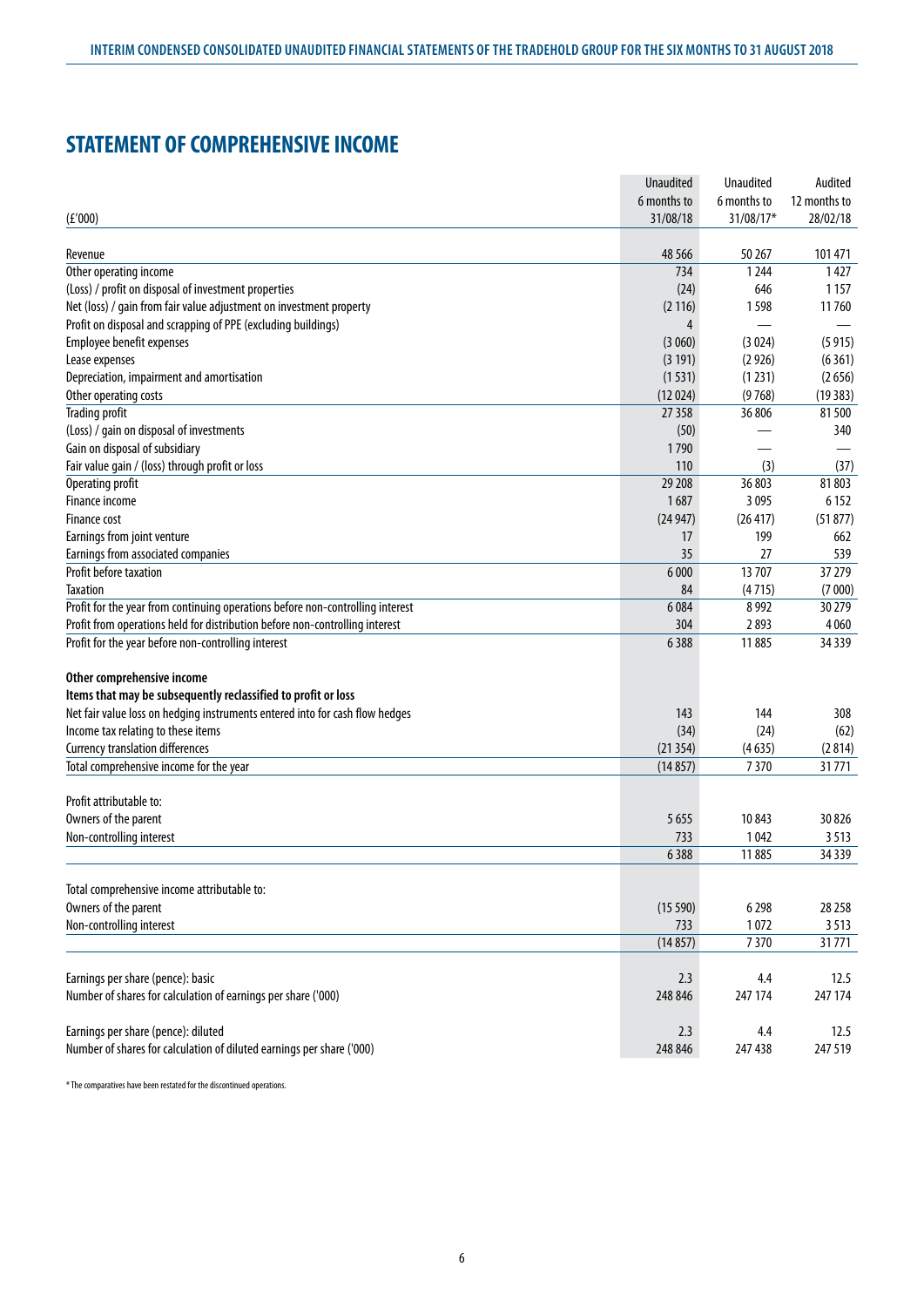# **STATEMENT OF FINANCIAL POSITION**

|                                                               | <b>Unaudited</b> | Unaudited | Audited  |
|---------------------------------------------------------------|------------------|-----------|----------|
| (f'000)                                                       | 31/08/18         | 31/08/17  | 28/02/18 |
|                                                               |                  |           |          |
| Non-current assets                                            | 791 372          | 868 534   | 913741   |
| Property, plant and equipment                                 | 10 29 6          | 11 265    | 11 150   |
| Investment properties - fair value for accounting purposes    | 702 465          | 790 294   | 822 459  |
| Investment properties - straight-line lease income adjustment | 19721            | 10 698    | 19 188   |
| Intangible assets                                             | 8973             | 12 170    | 9374     |
| Loans to discontinued operations held for distribution        |                  |           | 8419     |
| Investment in joint venture                                   | 9072             | 865       | 865      |
| Loans to joint venture                                        | 17 339           | 25 9 16   | 26 218   |
| Investments in associates                                     | 549              | 674       | 674      |
| Loans to associates                                           |                  | 5 9 4 7   |          |
| Loans receivable                                              | 9 1 7 4          | 1476      | 2379     |
| Deferred taxation                                             | 12 4 46          | 8608      | 11678    |
| Trade and other receivables                                   | 1337             | 621       | 1337     |
|                                                               |                  |           |          |
| Current assets                                                | 52 305           | 125 193   | 161 252  |
| <b>Financial assets</b>                                       | 5 3 4 4          | 6281      | 5886     |
| Assets held for sale                                          | 220              |           | 1271     |
| Assets held for distribution                                  |                  |           | 76 091   |
| Investments carried at fair value through profit and loss     | 2586             |           |          |
| Loans receivable                                              | 754              | 5 2 1 0   | 754      |
| Derivative financial instruments                              |                  | 1765      | 5847     |
| Loans to discontinued operations held for distribution        |                  |           | 13 4 21  |
| Loans to associates                                           | 5 5 9 8          | 9853      | 8484     |
| Trade and other receivables                                   | 25 910           | 67 658    | 32748    |
| <b>Taxation</b>                                               | 206              | 1483      | 353      |
| Cash and cash equivalents                                     | 11 687           | 32 943    | 16 3 97  |
| <b>Total assets</b>                                           | 843 677          | 993 727   | 1074993  |
|                                                               |                  |           |          |
| Equity                                                        | 287 839          | 320 561   | 338 602  |
| Ordinary shareholders' equity                                 | 278 349          | 306 795   | 324744   |
| Non-controlling interest                                      | 9 4 9 0          | 13766     | 13858    |
| Non-current liabilities                                       | 506 411          | 529 980   | 604 911  |
| Preference share liability                                    | 58703            | 61        | 69 3 21  |
| Long-term borrowings                                          | 395 986          | 480 476   | 472 384  |
| Derivative financial instruments                              | 4601             | 412       | 224      |
| Deferred revenue                                              | 4 2 6 7          | 3 4 4 3   | 10 6 69  |
| Deferred taxation                                             | 42 854           | 45 5 88   | 52 3 13  |
| <b>Current liabilities</b>                                    | 49 427           | 143 186   | 131 480  |
| Preference share liability                                    | 1010             | 37 574    | 1229     |
| Short-term borrowings                                         | 27 896           | 90 172    | 46 349   |
| Liabilities held for distribution                             |                  |           | 58 688   |
| <b>Taxation</b>                                               | 444              | 2820      | 325      |
| <b>Bank overdrafts</b>                                        |                  |           | 514      |
| Other current liabilities                                     | 20 077           | 12 6 20   | 24 3 7 5 |
| Total equity and liabilities                                  | 843 677          | 993 727   | 1074993  |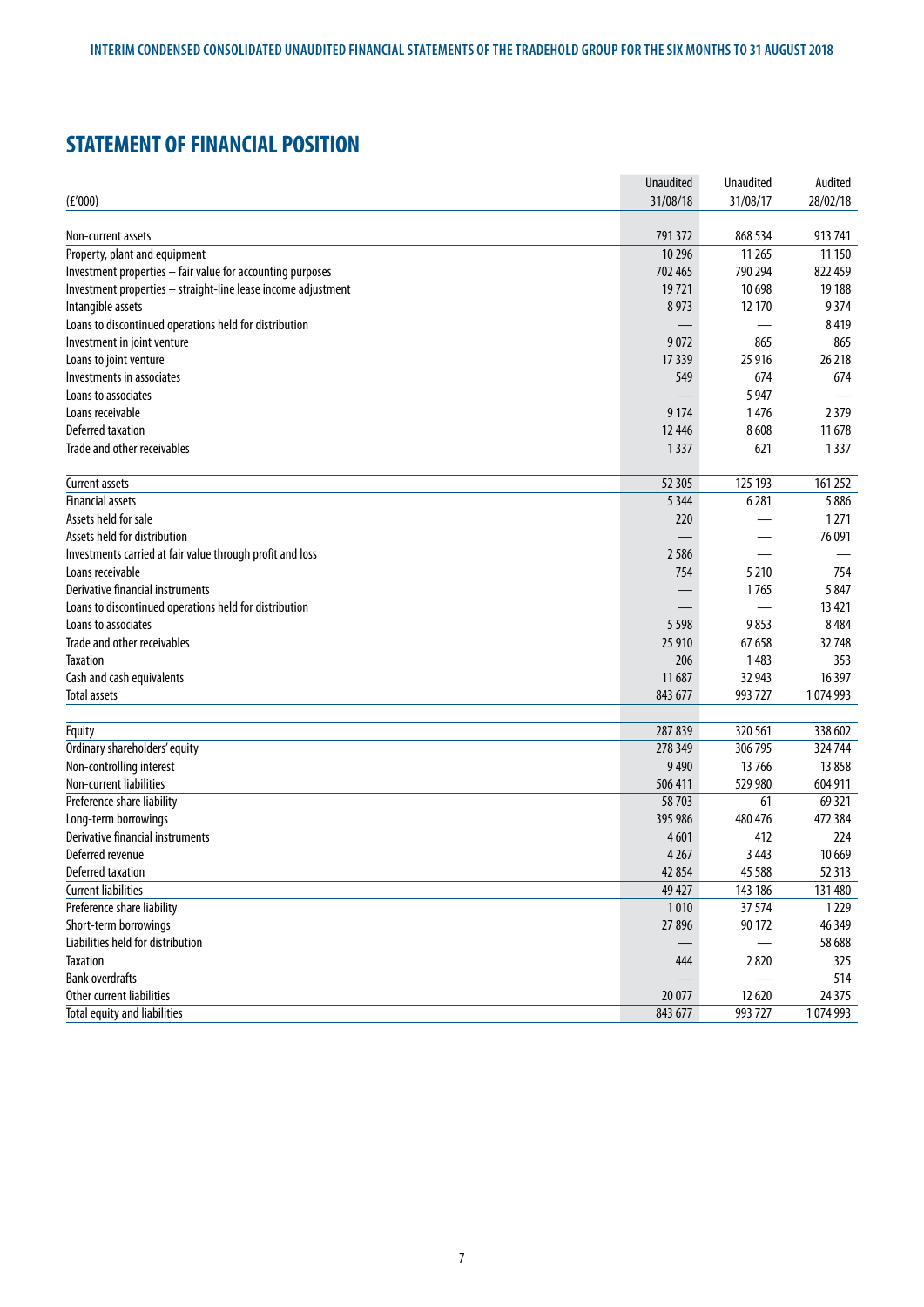# **STATEMENT OF CHANGES IN EQUITY**

|                                                         | 6 months to | 6 months to | 12 months to |
|---------------------------------------------------------|-------------|-------------|--------------|
| (E'000)                                                 | 31/08/18    | 31/08/17    | 28/02/18     |
|                                                         |             |             |              |
| Balance at beginning of the period                      | 338 602     | 311 106     | 311 106      |
| Profit for the year                                     | 6388        | 11885       | 34 3 39      |
| Proceeds from ordinary share issue                      |             | 93          | 93           |
| Dividends distributed to shareholders                   | (6888)      | (1501)      | (1501)       |
| Dividends reinvested by shareholders                    | 4879        |             |              |
| Acquisition of treasury shares                          | (1030)      |             | (124)        |
| Distribution of discontinued operations to shareholders | (28940)     |             |              |
| <b>Transactions with minorities</b>                     | (3780)      |             | (1881)       |
| Capital reserve (Employee Share Option Scheme)          |             | 20          | 40           |
| Distribution to minorities                              | (149)       | (564)       | (1092)       |
| Other comprehensive income for the year                 | (21 243)    | (478)       | (2378)       |
| Balance at the end of the period                        | 287839      | 320 561     | 338 602      |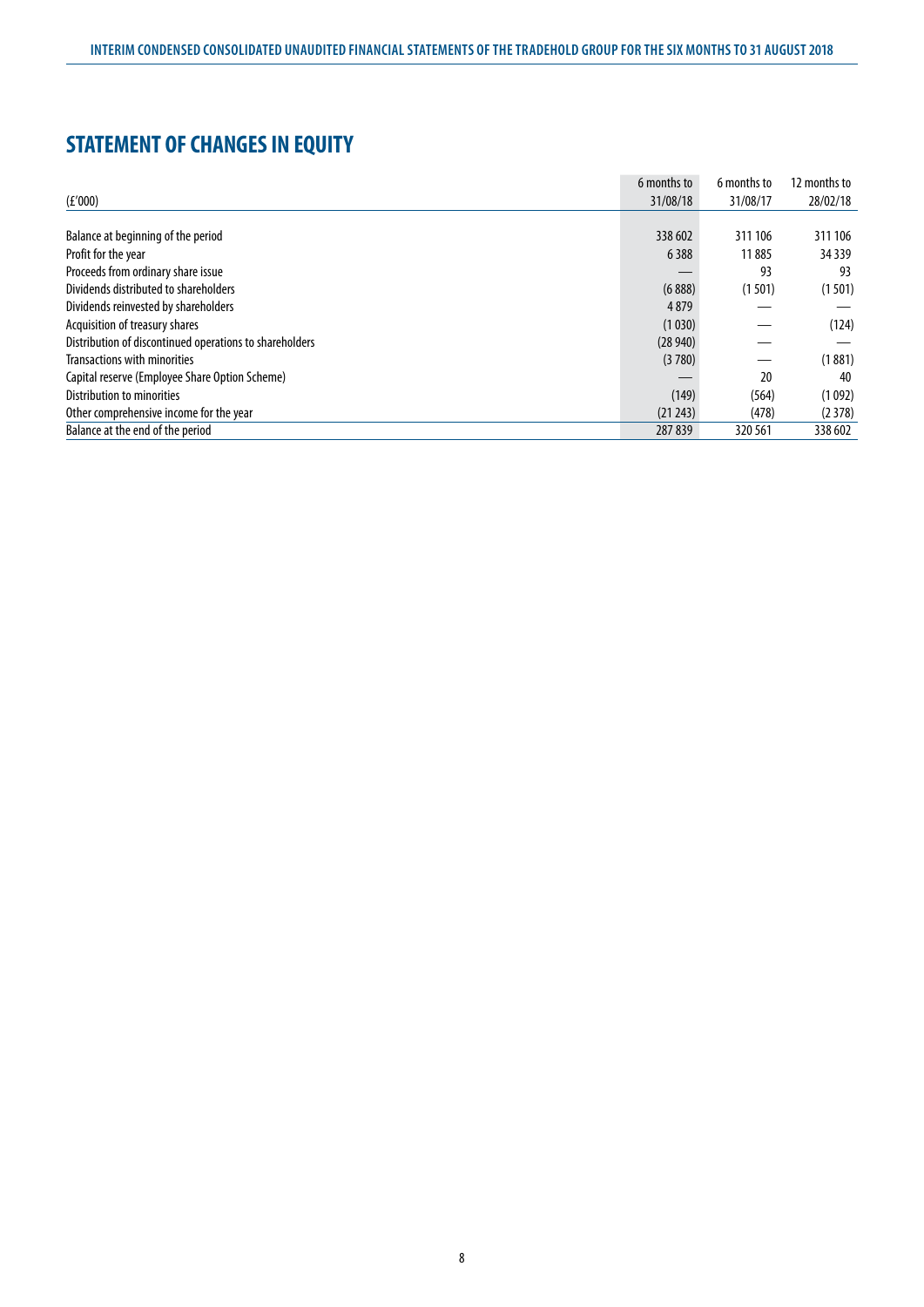# **STATEMENT OF CASH FLOWS**

| 31/08/18<br>31/08/17<br>28/02/18<br>(E'000)<br>Cash flows from operating activities<br>(7665)<br>13 173<br>(6589)<br>Operating profit / (loss)<br>29 208<br>36 803<br>81803<br>Non-cash items<br>1816<br>(9263)<br>(10525)<br>Changes in working capital<br>(9463)<br>(16008)<br>(11936)<br>1687<br>Interest received<br>3855<br>4888<br>(22523)<br>(22524)<br>Interest paid<br>(51442)<br>Dividends paid to ordinary shareholders<br>(6888)<br>(1501)<br>(1501)<br>Dividends to non-controlling interests<br>(230)<br>(149)<br>(1092)<br><b>Taxation paid</b><br>(277)<br>(1081)<br>(1220)<br>2 2 8 4<br>4 1 9 8<br>Operating activities of operations held for distribution<br>35 331<br>22 288<br>Cash flows utilised in investing activities<br>(40247)<br>Acquisition of investment properties<br>(7076)<br>(25 422)<br>(11917)<br>Acquisition of property, plant and equipment<br>(545)<br>(3071)<br>(4097)<br>Acquisition of financial assets<br>(32)<br>1815<br>Business combinations, net of cash acquired<br>Proceeds on disposal of investment properties<br>47 894<br>18869<br>10853<br>Proceeds on disposal of property, plant and equipment<br>13<br>4<br>Proceeds on disposal of investments<br>731<br>(366)<br>Loans repaid by operations held for distribution<br>16 3 8 3<br>17646<br>Loans advanced to joint venture<br>(5714)<br>689<br>(4532)<br>5673<br>Loans repaid by/(advanced to) associate undertaking<br>461<br>44<br><b>Borrowings repaid</b><br>Loans and advances - issued<br>3502<br>(2468)<br>3 9 9 9<br>Loans and advances - repaid<br>(6795)<br>100<br>Investing activities of operations held for distribution<br>(6885)<br>(32384)<br>Cash flows from financing activities<br>(32886)<br>(12018)<br>12 642<br>Proceeds from borrowings<br>110764<br>14 0 99<br>154 144<br>Repayment of borrowings<br>(50309)<br>(128479)<br>(195719)<br>Proceeds from ordinary share issue<br>4879<br>$\overline{\phantom{0}}$<br>Proceeds from preference share issue<br>12<br>62 983<br>Redemption of preference shares<br>(525)<br>(35601)<br>Acquisition of treasury shares<br>(1030)<br>(124)<br>Acquisition of additional interest in existing subsidiary<br>(2600)<br>Financing activities of operations held for distribution<br>5685<br>29 5 5 9<br>Net (decrease) / increase in cash and cash equivalents<br>2605<br>(4144)<br>(14432)<br>Effect of changes in exchange rate<br>(52)<br>(35)<br>(58)<br>Cash and cash equivalents at beginning of the year<br>15 883<br>30 37 3<br>30 373 |                                              | 6 months to | 6 months to | 12 months to |
|--------------------------------------------------------------------------------------------------------------------------------------------------------------------------------------------------------------------------------------------------------------------------------------------------------------------------------------------------------------------------------------------------------------------------------------------------------------------------------------------------------------------------------------------------------------------------------------------------------------------------------------------------------------------------------------------------------------------------------------------------------------------------------------------------------------------------------------------------------------------------------------------------------------------------------------------------------------------------------------------------------------------------------------------------------------------------------------------------------------------------------------------------------------------------------------------------------------------------------------------------------------------------------------------------------------------------------------------------------------------------------------------------------------------------------------------------------------------------------------------------------------------------------------------------------------------------------------------------------------------------------------------------------------------------------------------------------------------------------------------------------------------------------------------------------------------------------------------------------------------------------------------------------------------------------------------------------------------------------------------------------------------------------------------------------------------------------------------------------------------------------------------------------------------------------------------------------------------------------------------------------------------------------------------------------------------------------------------------------------------------------------------------------------------------------------------------------------------------------------------------------------------------|----------------------------------------------|-------------|-------------|--------------|
|                                                                                                                                                                                                                                                                                                                                                                                                                                                                                                                                                                                                                                                                                                                                                                                                                                                                                                                                                                                                                                                                                                                                                                                                                                                                                                                                                                                                                                                                                                                                                                                                                                                                                                                                                                                                                                                                                                                                                                                                                                                                                                                                                                                                                                                                                                                                                                                                                                                                                                                          |                                              |             |             |              |
|                                                                                                                                                                                                                                                                                                                                                                                                                                                                                                                                                                                                                                                                                                                                                                                                                                                                                                                                                                                                                                                                                                                                                                                                                                                                                                                                                                                                                                                                                                                                                                                                                                                                                                                                                                                                                                                                                                                                                                                                                                                                                                                                                                                                                                                                                                                                                                                                                                                                                                                          |                                              |             |             |              |
|                                                                                                                                                                                                                                                                                                                                                                                                                                                                                                                                                                                                                                                                                                                                                                                                                                                                                                                                                                                                                                                                                                                                                                                                                                                                                                                                                                                                                                                                                                                                                                                                                                                                                                                                                                                                                                                                                                                                                                                                                                                                                                                                                                                                                                                                                                                                                                                                                                                                                                                          |                                              |             |             |              |
|                                                                                                                                                                                                                                                                                                                                                                                                                                                                                                                                                                                                                                                                                                                                                                                                                                                                                                                                                                                                                                                                                                                                                                                                                                                                                                                                                                                                                                                                                                                                                                                                                                                                                                                                                                                                                                                                                                                                                                                                                                                                                                                                                                                                                                                                                                                                                                                                                                                                                                                          |                                              |             |             |              |
|                                                                                                                                                                                                                                                                                                                                                                                                                                                                                                                                                                                                                                                                                                                                                                                                                                                                                                                                                                                                                                                                                                                                                                                                                                                                                                                                                                                                                                                                                                                                                                                                                                                                                                                                                                                                                                                                                                                                                                                                                                                                                                                                                                                                                                                                                                                                                                                                                                                                                                                          |                                              |             |             |              |
|                                                                                                                                                                                                                                                                                                                                                                                                                                                                                                                                                                                                                                                                                                                                                                                                                                                                                                                                                                                                                                                                                                                                                                                                                                                                                                                                                                                                                                                                                                                                                                                                                                                                                                                                                                                                                                                                                                                                                                                                                                                                                                                                                                                                                                                                                                                                                                                                                                                                                                                          |                                              |             |             |              |
|                                                                                                                                                                                                                                                                                                                                                                                                                                                                                                                                                                                                                                                                                                                                                                                                                                                                                                                                                                                                                                                                                                                                                                                                                                                                                                                                                                                                                                                                                                                                                                                                                                                                                                                                                                                                                                                                                                                                                                                                                                                                                                                                                                                                                                                                                                                                                                                                                                                                                                                          |                                              |             |             |              |
|                                                                                                                                                                                                                                                                                                                                                                                                                                                                                                                                                                                                                                                                                                                                                                                                                                                                                                                                                                                                                                                                                                                                                                                                                                                                                                                                                                                                                                                                                                                                                                                                                                                                                                                                                                                                                                                                                                                                                                                                                                                                                                                                                                                                                                                                                                                                                                                                                                                                                                                          |                                              |             |             |              |
|                                                                                                                                                                                                                                                                                                                                                                                                                                                                                                                                                                                                                                                                                                                                                                                                                                                                                                                                                                                                                                                                                                                                                                                                                                                                                                                                                                                                                                                                                                                                                                                                                                                                                                                                                                                                                                                                                                                                                                                                                                                                                                                                                                                                                                                                                                                                                                                                                                                                                                                          |                                              |             |             |              |
|                                                                                                                                                                                                                                                                                                                                                                                                                                                                                                                                                                                                                                                                                                                                                                                                                                                                                                                                                                                                                                                                                                                                                                                                                                                                                                                                                                                                                                                                                                                                                                                                                                                                                                                                                                                                                                                                                                                                                                                                                                                                                                                                                                                                                                                                                                                                                                                                                                                                                                                          |                                              |             |             |              |
|                                                                                                                                                                                                                                                                                                                                                                                                                                                                                                                                                                                                                                                                                                                                                                                                                                                                                                                                                                                                                                                                                                                                                                                                                                                                                                                                                                                                                                                                                                                                                                                                                                                                                                                                                                                                                                                                                                                                                                                                                                                                                                                                                                                                                                                                                                                                                                                                                                                                                                                          |                                              |             |             |              |
|                                                                                                                                                                                                                                                                                                                                                                                                                                                                                                                                                                                                                                                                                                                                                                                                                                                                                                                                                                                                                                                                                                                                                                                                                                                                                                                                                                                                                                                                                                                                                                                                                                                                                                                                                                                                                                                                                                                                                                                                                                                                                                                                                                                                                                                                                                                                                                                                                                                                                                                          |                                              |             |             |              |
|                                                                                                                                                                                                                                                                                                                                                                                                                                                                                                                                                                                                                                                                                                                                                                                                                                                                                                                                                                                                                                                                                                                                                                                                                                                                                                                                                                                                                                                                                                                                                                                                                                                                                                                                                                                                                                                                                                                                                                                                                                                                                                                                                                                                                                                                                                                                                                                                                                                                                                                          |                                              |             |             |              |
|                                                                                                                                                                                                                                                                                                                                                                                                                                                                                                                                                                                                                                                                                                                                                                                                                                                                                                                                                                                                                                                                                                                                                                                                                                                                                                                                                                                                                                                                                                                                                                                                                                                                                                                                                                                                                                                                                                                                                                                                                                                                                                                                                                                                                                                                                                                                                                                                                                                                                                                          |                                              |             |             |              |
|                                                                                                                                                                                                                                                                                                                                                                                                                                                                                                                                                                                                                                                                                                                                                                                                                                                                                                                                                                                                                                                                                                                                                                                                                                                                                                                                                                                                                                                                                                                                                                                                                                                                                                                                                                                                                                                                                                                                                                                                                                                                                                                                                                                                                                                                                                                                                                                                                                                                                                                          |                                              |             |             |              |
|                                                                                                                                                                                                                                                                                                                                                                                                                                                                                                                                                                                                                                                                                                                                                                                                                                                                                                                                                                                                                                                                                                                                                                                                                                                                                                                                                                                                                                                                                                                                                                                                                                                                                                                                                                                                                                                                                                                                                                                                                                                                                                                                                                                                                                                                                                                                                                                                                                                                                                                          |                                              |             |             |              |
|                                                                                                                                                                                                                                                                                                                                                                                                                                                                                                                                                                                                                                                                                                                                                                                                                                                                                                                                                                                                                                                                                                                                                                                                                                                                                                                                                                                                                                                                                                                                                                                                                                                                                                                                                                                                                                                                                                                                                                                                                                                                                                                                                                                                                                                                                                                                                                                                                                                                                                                          |                                              |             |             |              |
|                                                                                                                                                                                                                                                                                                                                                                                                                                                                                                                                                                                                                                                                                                                                                                                                                                                                                                                                                                                                                                                                                                                                                                                                                                                                                                                                                                                                                                                                                                                                                                                                                                                                                                                                                                                                                                                                                                                                                                                                                                                                                                                                                                                                                                                                                                                                                                                                                                                                                                                          |                                              |             |             |              |
|                                                                                                                                                                                                                                                                                                                                                                                                                                                                                                                                                                                                                                                                                                                                                                                                                                                                                                                                                                                                                                                                                                                                                                                                                                                                                                                                                                                                                                                                                                                                                                                                                                                                                                                                                                                                                                                                                                                                                                                                                                                                                                                                                                                                                                                                                                                                                                                                                                                                                                                          |                                              |             |             |              |
|                                                                                                                                                                                                                                                                                                                                                                                                                                                                                                                                                                                                                                                                                                                                                                                                                                                                                                                                                                                                                                                                                                                                                                                                                                                                                                                                                                                                                                                                                                                                                                                                                                                                                                                                                                                                                                                                                                                                                                                                                                                                                                                                                                                                                                                                                                                                                                                                                                                                                                                          |                                              |             |             |              |
|                                                                                                                                                                                                                                                                                                                                                                                                                                                                                                                                                                                                                                                                                                                                                                                                                                                                                                                                                                                                                                                                                                                                                                                                                                                                                                                                                                                                                                                                                                                                                                                                                                                                                                                                                                                                                                                                                                                                                                                                                                                                                                                                                                                                                                                                                                                                                                                                                                                                                                                          |                                              |             |             |              |
|                                                                                                                                                                                                                                                                                                                                                                                                                                                                                                                                                                                                                                                                                                                                                                                                                                                                                                                                                                                                                                                                                                                                                                                                                                                                                                                                                                                                                                                                                                                                                                                                                                                                                                                                                                                                                                                                                                                                                                                                                                                                                                                                                                                                                                                                                                                                                                                                                                                                                                                          |                                              |             |             |              |
|                                                                                                                                                                                                                                                                                                                                                                                                                                                                                                                                                                                                                                                                                                                                                                                                                                                                                                                                                                                                                                                                                                                                                                                                                                                                                                                                                                                                                                                                                                                                                                                                                                                                                                                                                                                                                                                                                                                                                                                                                                                                                                                                                                                                                                                                                                                                                                                                                                                                                                                          |                                              |             |             |              |
|                                                                                                                                                                                                                                                                                                                                                                                                                                                                                                                                                                                                                                                                                                                                                                                                                                                                                                                                                                                                                                                                                                                                                                                                                                                                                                                                                                                                                                                                                                                                                                                                                                                                                                                                                                                                                                                                                                                                                                                                                                                                                                                                                                                                                                                                                                                                                                                                                                                                                                                          |                                              |             |             |              |
|                                                                                                                                                                                                                                                                                                                                                                                                                                                                                                                                                                                                                                                                                                                                                                                                                                                                                                                                                                                                                                                                                                                                                                                                                                                                                                                                                                                                                                                                                                                                                                                                                                                                                                                                                                                                                                                                                                                                                                                                                                                                                                                                                                                                                                                                                                                                                                                                                                                                                                                          |                                              |             |             |              |
|                                                                                                                                                                                                                                                                                                                                                                                                                                                                                                                                                                                                                                                                                                                                                                                                                                                                                                                                                                                                                                                                                                                                                                                                                                                                                                                                                                                                                                                                                                                                                                                                                                                                                                                                                                                                                                                                                                                                                                                                                                                                                                                                                                                                                                                                                                                                                                                                                                                                                                                          |                                              |             |             |              |
|                                                                                                                                                                                                                                                                                                                                                                                                                                                                                                                                                                                                                                                                                                                                                                                                                                                                                                                                                                                                                                                                                                                                                                                                                                                                                                                                                                                                                                                                                                                                                                                                                                                                                                                                                                                                                                                                                                                                                                                                                                                                                                                                                                                                                                                                                                                                                                                                                                                                                                                          |                                              |             |             |              |
|                                                                                                                                                                                                                                                                                                                                                                                                                                                                                                                                                                                                                                                                                                                                                                                                                                                                                                                                                                                                                                                                                                                                                                                                                                                                                                                                                                                                                                                                                                                                                                                                                                                                                                                                                                                                                                                                                                                                                                                                                                                                                                                                                                                                                                                                                                                                                                                                                                                                                                                          |                                              |             |             |              |
|                                                                                                                                                                                                                                                                                                                                                                                                                                                                                                                                                                                                                                                                                                                                                                                                                                                                                                                                                                                                                                                                                                                                                                                                                                                                                                                                                                                                                                                                                                                                                                                                                                                                                                                                                                                                                                                                                                                                                                                                                                                                                                                                                                                                                                                                                                                                                                                                                                                                                                                          |                                              |             |             |              |
|                                                                                                                                                                                                                                                                                                                                                                                                                                                                                                                                                                                                                                                                                                                                                                                                                                                                                                                                                                                                                                                                                                                                                                                                                                                                                                                                                                                                                                                                                                                                                                                                                                                                                                                                                                                                                                                                                                                                                                                                                                                                                                                                                                                                                                                                                                                                                                                                                                                                                                                          |                                              |             |             |              |
|                                                                                                                                                                                                                                                                                                                                                                                                                                                                                                                                                                                                                                                                                                                                                                                                                                                                                                                                                                                                                                                                                                                                                                                                                                                                                                                                                                                                                                                                                                                                                                                                                                                                                                                                                                                                                                                                                                                                                                                                                                                                                                                                                                                                                                                                                                                                                                                                                                                                                                                          |                                              |             |             |              |
|                                                                                                                                                                                                                                                                                                                                                                                                                                                                                                                                                                                                                                                                                                                                                                                                                                                                                                                                                                                                                                                                                                                                                                                                                                                                                                                                                                                                                                                                                                                                                                                                                                                                                                                                                                                                                                                                                                                                                                                                                                                                                                                                                                                                                                                                                                                                                                                                                                                                                                                          |                                              |             |             |              |
|                                                                                                                                                                                                                                                                                                                                                                                                                                                                                                                                                                                                                                                                                                                                                                                                                                                                                                                                                                                                                                                                                                                                                                                                                                                                                                                                                                                                                                                                                                                                                                                                                                                                                                                                                                                                                                                                                                                                                                                                                                                                                                                                                                                                                                                                                                                                                                                                                                                                                                                          |                                              |             |             |              |
|                                                                                                                                                                                                                                                                                                                                                                                                                                                                                                                                                                                                                                                                                                                                                                                                                                                                                                                                                                                                                                                                                                                                                                                                                                                                                                                                                                                                                                                                                                                                                                                                                                                                                                                                                                                                                                                                                                                                                                                                                                                                                                                                                                                                                                                                                                                                                                                                                                                                                                                          |                                              |             |             |              |
|                                                                                                                                                                                                                                                                                                                                                                                                                                                                                                                                                                                                                                                                                                                                                                                                                                                                                                                                                                                                                                                                                                                                                                                                                                                                                                                                                                                                                                                                                                                                                                                                                                                                                                                                                                                                                                                                                                                                                                                                                                                                                                                                                                                                                                                                                                                                                                                                                                                                                                                          |                                              |             |             |              |
|                                                                                                                                                                                                                                                                                                                                                                                                                                                                                                                                                                                                                                                                                                                                                                                                                                                                                                                                                                                                                                                                                                                                                                                                                                                                                                                                                                                                                                                                                                                                                                                                                                                                                                                                                                                                                                                                                                                                                                                                                                                                                                                                                                                                                                                                                                                                                                                                                                                                                                                          |                                              |             |             |              |
|                                                                                                                                                                                                                                                                                                                                                                                                                                                                                                                                                                                                                                                                                                                                                                                                                                                                                                                                                                                                                                                                                                                                                                                                                                                                                                                                                                                                                                                                                                                                                                                                                                                                                                                                                                                                                                                                                                                                                                                                                                                                                                                                                                                                                                                                                                                                                                                                                                                                                                                          |                                              |             |             |              |
|                                                                                                                                                                                                                                                                                                                                                                                                                                                                                                                                                                                                                                                                                                                                                                                                                                                                                                                                                                                                                                                                                                                                                                                                                                                                                                                                                                                                                                                                                                                                                                                                                                                                                                                                                                                                                                                                                                                                                                                                                                                                                                                                                                                                                                                                                                                                                                                                                                                                                                                          |                                              |             |             |              |
|                                                                                                                                                                                                                                                                                                                                                                                                                                                                                                                                                                                                                                                                                                                                                                                                                                                                                                                                                                                                                                                                                                                                                                                                                                                                                                                                                                                                                                                                                                                                                                                                                                                                                                                                                                                                                                                                                                                                                                                                                                                                                                                                                                                                                                                                                                                                                                                                                                                                                                                          |                                              |             |             |              |
|                                                                                                                                                                                                                                                                                                                                                                                                                                                                                                                                                                                                                                                                                                                                                                                                                                                                                                                                                                                                                                                                                                                                                                                                                                                                                                                                                                                                                                                                                                                                                                                                                                                                                                                                                                                                                                                                                                                                                                                                                                                                                                                                                                                                                                                                                                                                                                                                                                                                                                                          |                                              |             |             |              |
|                                                                                                                                                                                                                                                                                                                                                                                                                                                                                                                                                                                                                                                                                                                                                                                                                                                                                                                                                                                                                                                                                                                                                                                                                                                                                                                                                                                                                                                                                                                                                                                                                                                                                                                                                                                                                                                                                                                                                                                                                                                                                                                                                                                                                                                                                                                                                                                                                                                                                                                          |                                              |             |             |              |
|                                                                                                                                                                                                                                                                                                                                                                                                                                                                                                                                                                                                                                                                                                                                                                                                                                                                                                                                                                                                                                                                                                                                                                                                                                                                                                                                                                                                                                                                                                                                                                                                                                                                                                                                                                                                                                                                                                                                                                                                                                                                                                                                                                                                                                                                                                                                                                                                                                                                                                                          | Cash and cash equivalents at end of the year | 11 687      | 32 943      | 15 883       |

### **NON CASH TRANSACTION**

During the period under review the following non cash transaction took place:

### **Tradehold Limited dividend in specie**

On 25 May 2018 Tradehold distributed its 247 174 375 ordinary shares in Mettle Investments Limited to its shareholders as a dividend in specie, as the final step of the unbundling of its financial services and solar energy business interests, comprising 90% of the Reward group (while retaining an interest of 10%), 100% of the Mettle group and 100% of Tradehold Solar, to its ordinary shareholders. The unbundling transaction resulted in Tradehold classifying its investments in Reward group, Mettle group and Tradehold Solar as disposal groups held for distribution in line with the requirements of IFRS 5: Non-current Assets Held for Sale and Discontinued Operations. The Reward, Mettle and Tradehold Solar groups qualify as discontinued operations as they are components of Tradehold that have been classified as held for distribution, and represent a separate major line of business. In line with the requirements of IFRS 5, the income and expenses relating to Reward, Mettle and Tradehold Solar were presented in the income statement and statement of other comprehensive income as a single amount as after tax profit and other comprehensive income relating to discontinued operations.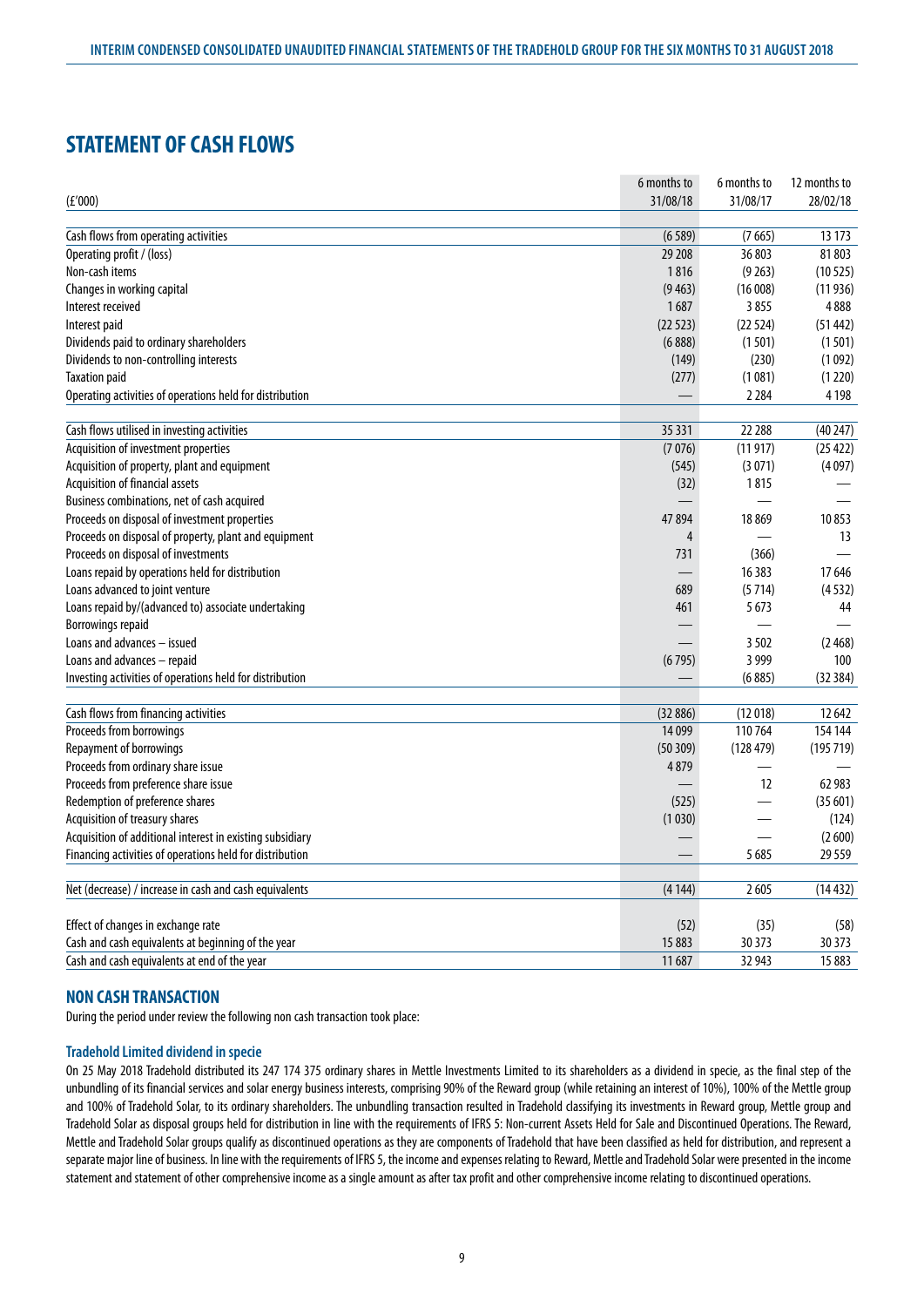# **SEGMENTAL ANALYSIS**

|                                                                    |         | <b>Operating</b> | Investment |              |                          |
|--------------------------------------------------------------------|---------|------------------|------------|--------------|--------------------------|
| (E'000)                                                            | Revenue | profit/(loss)    | properties | Total assets | <b>Total liabilities</b> |
| Six months to 31 August 2018 (unaudited)                           |         |                  |            |              |                          |
| Property - United Kingdom                                          | 5 2 7 7 | 2 2 8 0          | 191 356    | 238777       | 118 5 82                 |
| Property - South Africa and Namibia                                | 30785   | 27 258           | 501 164    | 532087       | 392 199                  |
| Property - Africa excluding Namibia and South Africa               | 2 2 6 4 | 1537             | 29 6 66    | 38414        | 13 9 42                  |
| Serviced office - United Kingdom                                   | 10 240  | (441)            |            | 22810        | 15 0 54                  |
| Operations held for distribution - United Kingdom and South Africa |         |                  |            |              |                          |
| <b>Other</b>                                                       |         | (1426)           |            | 11589        | 16 061                   |
|                                                                    | 48 5 66 | 29 208           | 722 186    | 843 677      | 555 838                  |
|                                                                    |         |                  |            |              |                          |
| Six months to 31 August 2017 (unaudited)                           |         |                  |            |              |                          |
| Property - United Kingdom                                          | 5 2 3 5 | 4 0 0 4          | 177 216    | 214 244      | 195 522                  |
| Property - South Africa and Namibia                                | 33 072  | 30 5 84          | 545 681    | 577996       | 444 345                  |
| Property - Africa excluding Namibia and South Africa               | 3511    | 3 1 3 6          | 78 0 95    | 87430        | 82 911                   |
| Serviced office - United Kingdom                                   | 8449    | 178              |            | 17017        | 10885                    |
| Operations held for distribution - United Kingdom and South Africa |         |                  |            | 64 477       | 50 978                   |
| <b>Other</b>                                                       |         | (1099)           |            | 32 5 63      | (111475)                 |
|                                                                    | 50 267  | 36 803           | 800 992    | 993 727      | 673 166                  |
| Twelve months to 28 February 2018 (audited)                        |         |                  |            |              |                          |
| Property - United Kingdom                                          | 10778   | 9961             | 191556     | 239 808      | 125 644                  |
| Property - South Africa and Namibia                                | 66 216  | 62 871           | 575886     | 615 793      | 455 608                  |
| Property - Africa excluding Namibia and South Africa               | 6 204   | 11 049           | 74 205     | 93 956       | 68 0 89                  |
| Serviced office - United Kingdom                                   | 18 273  | (59)             |            | 21795        | 13 5 68                  |
| Operations held for distribution - United Kingdom and South Africa |         |                  |            | 74 098       | 56 649                   |
| <b>Other</b>                                                       |         | (2020)           |            | 29 5 43      | 16834                    |
|                                                                    | 101 471 | 81803            | 841 647    | 1074993      | 736 391                  |

There was no intersegment revenue, resulting in all revenue being received from external customers.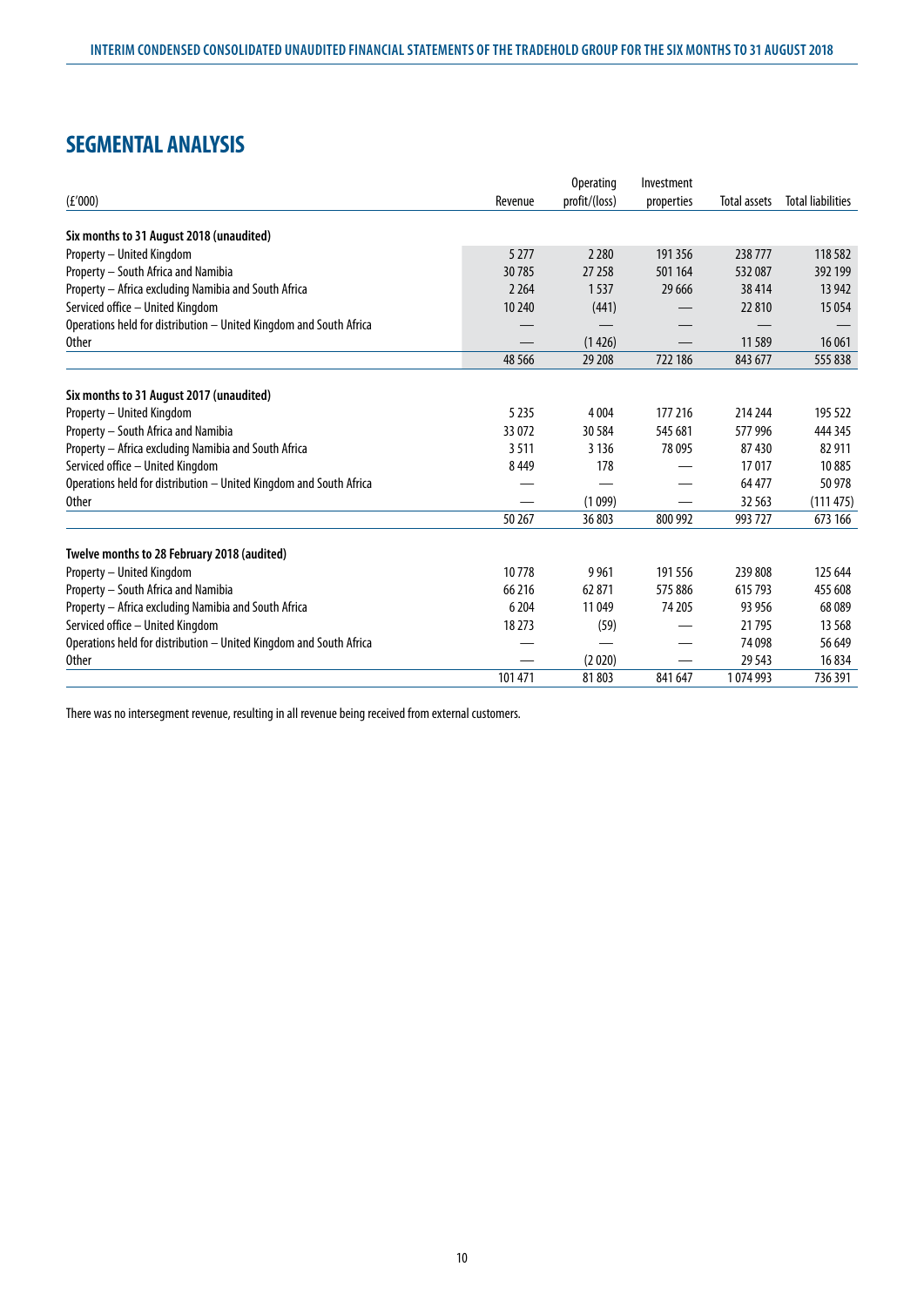# **SUPPLEMENTARY INFORMATION**

|         |                                                                                                                                                                                                                                                                               | <b>Unaudited</b><br>6 months to              | <b>Unaudited</b><br>6 months to                    | Audited<br>12 months to                                 |
|---------|-------------------------------------------------------------------------------------------------------------------------------------------------------------------------------------------------------------------------------------------------------------------------------|----------------------------------------------|----------------------------------------------------|---------------------------------------------------------|
| (f'000) |                                                                                                                                                                                                                                                                               | 31/08/18                                     | 31/08/17                                           | 28/02/18                                                |
| 1.      | Number of shares in issue ('000)                                                                                                                                                                                                                                              | 251829                                       | 247 174                                            | 247 174                                                 |
| 2.      | Net asset value per share (pence)                                                                                                                                                                                                                                             | 110.5                                        | 124.1                                              | 131.4                                                   |
|         | Tangible net asset value per share (pence)<br>(as defined by management - excludes deferred tax assets and liabilities<br>and intangible assets)                                                                                                                              | 119.0                                        | 134.2                                              | 144.0                                                   |
| 3.      | Depreciation for the period                                                                                                                                                                                                                                                   | 1399                                         | 1031                                               | 2 2 2 4                                                 |
| 4.      | Capital expenditure for the period                                                                                                                                                                                                                                            | 7621                                         | 15 0 15                                            | 29 5 19                                                 |
|         | Capital commitments contracted but not provided for at period-end are:                                                                                                                                                                                                        |                                              |                                                    |                                                         |
|         | <b>United Kingdom</b><br>Carter Lane refurbishment to be part funded by HSBC development<br>facility<br>Rutherglen car park to be funded by operating cash                                                                                                                    | 1 1 6 8<br>296                               |                                                    |                                                         |
|         | <b>South Africa</b><br>Phase 1 of the Mezuri development by Imbali Props 21 (Pty) Ltd to be<br>funded by Investec Ltd<br>Purchase of land and infrastructure by Ifana Investments (Pty) Ltd to be                                                                             | 1115                                         |                                                    |                                                         |
|         | funded by Investec Ltd<br>Washington Street development by Langa Property Investments (Pty)<br>Ltd to be funded by Investec Ltd                                                                                                                                               | 456<br>754                                   |                                                    |                                                         |
|         | Paarl development by Paarl Property Development (Pty) Ltd to be<br>$\overline{\phantom{m}}$<br>funded by Investec Ltd                                                                                                                                                         | 2 9 8 5                                      |                                                    |                                                         |
|         | <b>Namibia</b><br>Probo development to be bank funded by Investec Ltd                                                                                                                                                                                                         | 1445                                         |                                                    |                                                         |
| 5       | Headline earnings per share                                                                                                                                                                                                                                                   |                                              |                                                    |                                                         |
| 5.1     | Headline earnings per share (pence): basic<br>Headline earnings per share (pence): diluted                                                                                                                                                                                    | 2.3<br>2.3                                   | 3.5<br>3.5                                         | 9.2<br>9.1                                              |
| 5.2     | Calculation of headline earnings<br>Gross                                                                                                                                                                                                                                     | Net                                          | Gross<br>Net                                       | Gross<br>Net                                            |
|         | Net profit<br>Loss/(gain) on revaluation of investment properties<br>2 1 1 6<br>Loss/(profit) on disposal of investment properties<br>24<br>Gain on disposal of subsidiaries<br>Loss/(gain) on disposal of investments<br>Profit on disposal of property, plant and equipment | 5 6 5 5<br>1799<br>24<br>(1790)<br>50<br>(4) | 10843<br>(1598)<br>(1598)<br>(646)<br>(646)<br>(3) | 30826<br>(11760)<br>(6804)<br>(1157)<br>(1043)<br>(340) |
|         |                                                                                                                                                                                                                                                                               | 5734                                         | 8596                                               | 22 639                                                  |
| 6.      | <b>Financial assets</b><br>Unlisted investments at fund managers valuation                                                                                                                                                                                                    | 5 3 4 4                                      | 6281                                               | 5886                                                    |
| 7.      | <b>Contingent liabilities</b>                                                                                                                                                                                                                                                 |                                              | 824                                                | 1280                                                    |

8. Related parties

During the period under review, in the ordinary course of business, certain companies within the Group entered into transactions with each other. All these intergroup transactions are similar to those in the prior year and have been eliminated in the interim results on consolidation.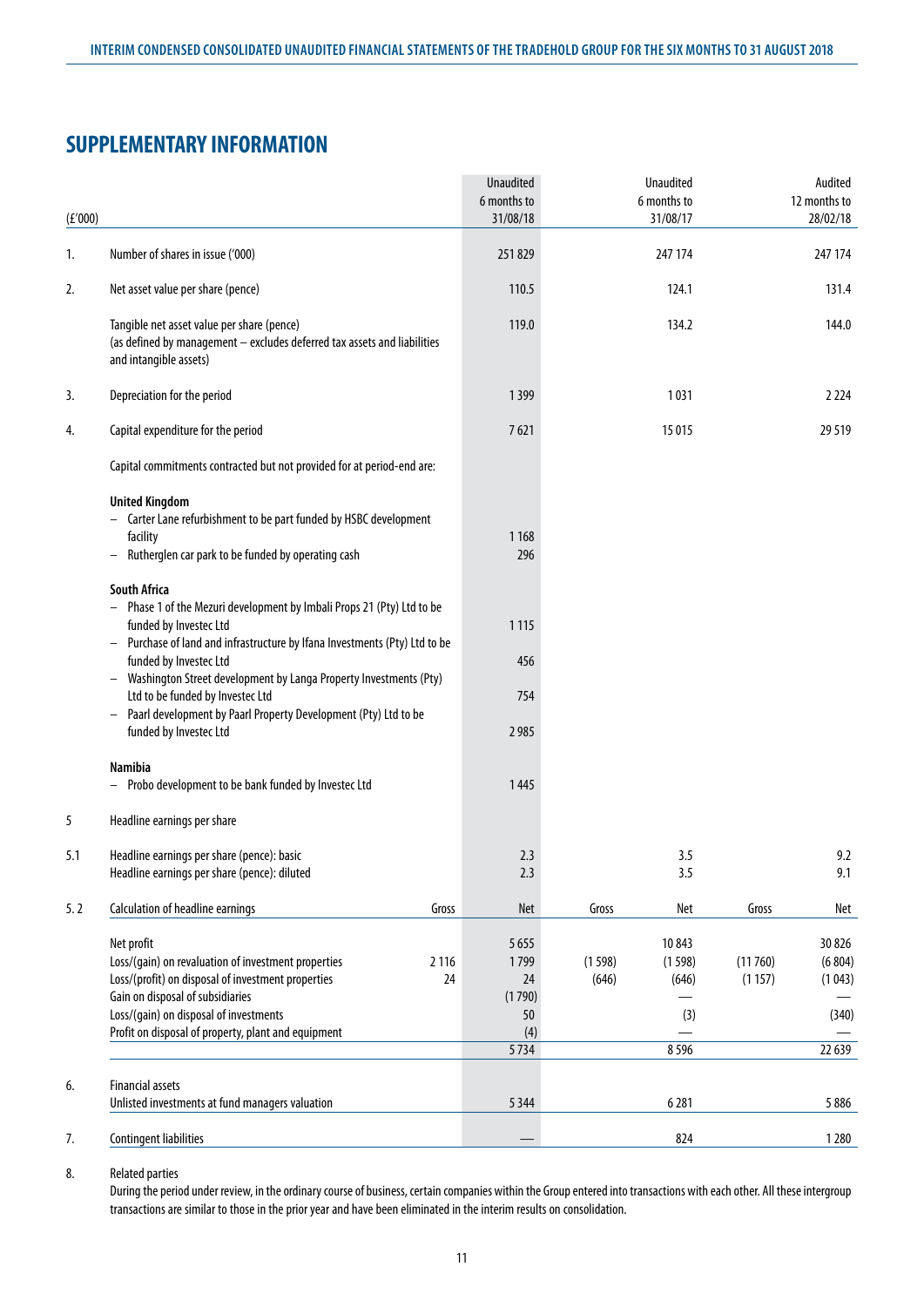### 9. Events after the reporting period

Disposal of certain investment properties in South Africa have been agreed to with independent third parties after reporting date. As such the properties are shown as part of investment property until such time as the conditions pass. The decisions to sell the assets were taken after reporting date and therefore the requirements of IFRS 5 were not met.

### 10. Goodwill

|      |                                              | <b>Unaudited</b> | <b>Unaudited</b> | Audited      |
|------|----------------------------------------------|------------------|------------------|--------------|
|      |                                              | 6 months to      | 6 months to      | 12 months to |
|      |                                              | 31/08/18         | 31/08/17         | 28/02/18     |
| 10.1 | Cost                                         | 8783             | 13 0 55          | 9052         |
|      | Accumulated impairment losses                |                  | (1423)           |              |
|      |                                              | 8783             | 11 632           | 9052         |
| 10.2 | Cost                                         |                  |                  |              |
|      | Balance at beginning of year                 | 9052             | 13 24 3          | 13 243       |
|      | Acquired through business combinations       |                  |                  | 10           |
|      | Disposals / transfer to assets held for sale | (22)             |                  | (4013)       |
|      | Warranty settlement                          |                  |                  | (212)        |
|      | Foreign currency translation movements       | (247)            | (188)            | 24           |
|      | Balance at end of year                       | 8783             | 13 0 55          | 9052         |
| 10.3 | Accumulated impairment losses                |                  |                  |              |
|      | Balance at beginning of year                 |                  | (1441)           | (1 441)      |
|      | Transfer to assets held for sale             |                  |                  | 1 434        |
|      | Foreign currency translation movements       |                  | 18               |              |
|      |                                              |                  | (1423)           |              |

### 10.4 Allocation of goodwill to cash-generating units

Management reviews the business performance based on geography and type of business. It has identified the United Kingdom as the main geography, and the type of business is property. Goodwill is monitored by management at the operating segment level. The following is a summary of the goodwill allocation for each applicable operating segment:

|                                             |                |                  |                    |            |            | Foreign     |         |
|---------------------------------------------|----------------|------------------|--------------------|------------|------------|-------------|---------|
|                                             |                |                  | <b>Transfer to</b> |            |            | currency    |         |
| Six months to 31 August 2018                |                |                  | assets held for    | Warranty   |            | translation |         |
| (unaudited)                                 | <b>Opening</b> | <b>Additions</b> | distribution       | settlement | Impairment | movements   | Closing |
|                                             |                |                  |                    |            |            |             |         |
| UK property $-$ serviced offices            | 8010           |                  |                    |            |            |             | 8010    |
| Namibia property                            | 357            |                  | (22)               |            |            | (292)       | 43      |
| Africa property                             | 685            |                  |                    |            |            | 45          | 730     |
| Total                                       | 9052           |                  | (22)               |            |            | (247)       | 8783    |
|                                             |                |                  |                    |            |            |             |         |
| Six months to 31 August 2017<br>(unaudited) |                |                  |                    |            |            |             |         |
| SA short-term lending                       | 2592           |                  |                    |            |            | (94)        | 2498    |
| UK property - serviced offices              | 8000           |                  |                    |            |            |             | 8 0 0 0 |
|                                             |                |                  |                    |            |            |             |         |
| Namibia property                            | 447            |                  |                    |            |            | (16)        | 431     |
| Africa property                             | 763            |                  |                    |            |            | (60)        | 703     |
| Total                                       | 11802          |                  |                    |            |            | (170)       | 11 632  |
| Twelve months to 28 February 2018           |                |                  |                    |            |            |             |         |
| (audited)                                   |                |                  |                    |            |            |             |         |
| SA short-term lending                       | 2592           |                  | (2580)             |            |            | (12)        |         |
| UK property - serviced offices              | 8000           | 10               |                    |            |            |             | 8010    |
| Namibia property                            | 447            |                  |                    | (212)      |            | 122         | 357     |
|                                             | 763            |                  |                    |            |            | (78)        | 685     |
| Africa property                             |                |                  |                    |            |            |             |         |
| Total                                       | 11 802         | 10               | (2580)             | (212)      |            | 32          | 9052    |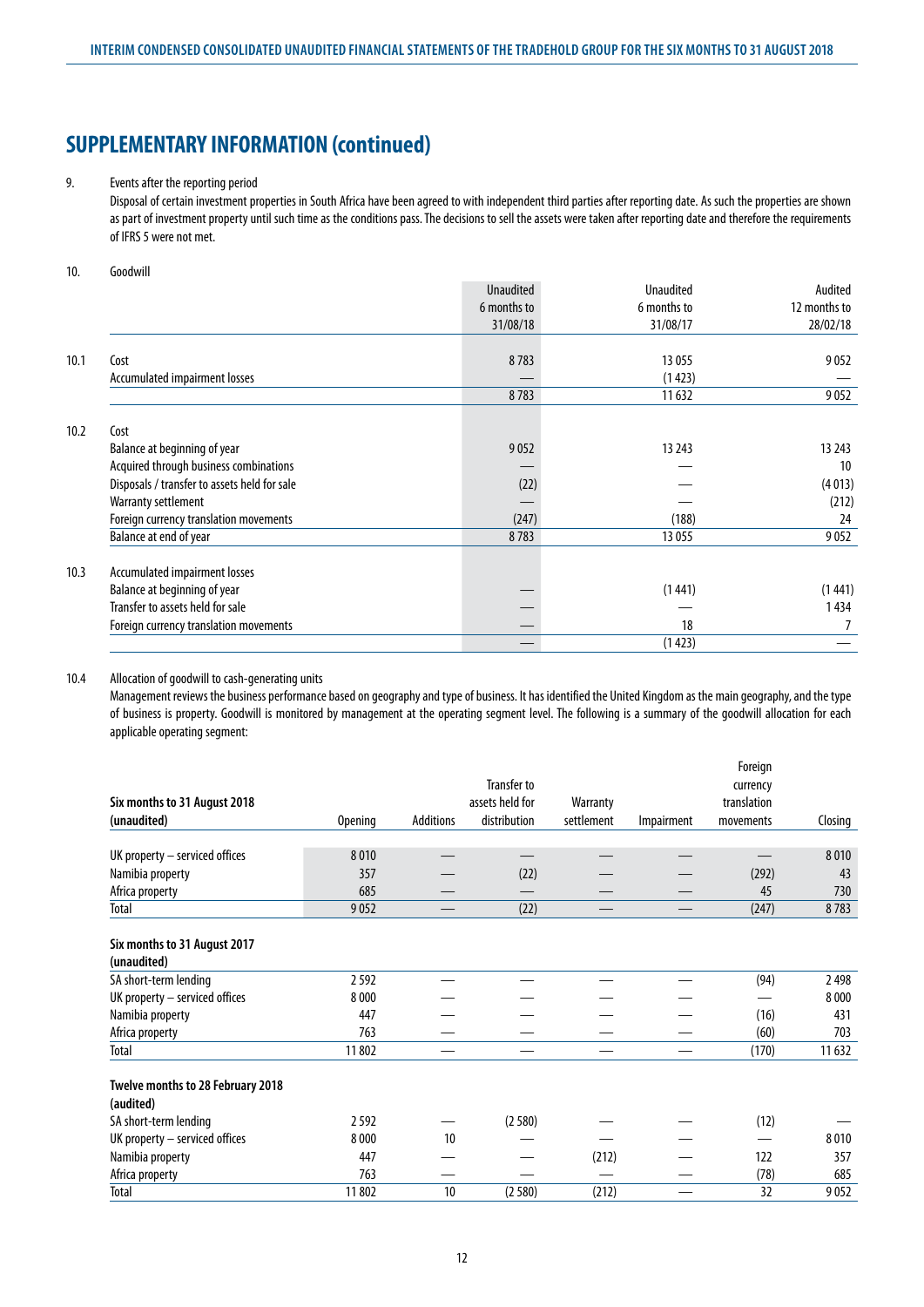### 10. Goodwill (continued)

### 10.4 Allocation of goodwill to cash-generating units (continued)

10.4.1 The goodwill allocated to the UK property segment has been determined to be the serviced office business owned by subsidiaries held by the Group. No impairment charge arose as a result of the impairment test (2017: nil). The recoverable amount has been determined based on value-in-use calculations. These calculations use pre-tax cash flow projections based on financial budgets approved by management covering a five-year period. Cash flows beyond the five-year period are extrapolated using the estimated sustainable growth rates stated below.

|                                                                                                                       | <b>Unaudited</b> | Unaudited   | Audited     |
|-----------------------------------------------------------------------------------------------------------------------|------------------|-------------|-------------|
|                                                                                                                       | 31/08/18         | 31/08/17    | 28/02/18    |
| The key assumptions, long term growth rate and discount rate used in the<br>value-in-use calculations are as follows: |                  |             |             |
| WACC                                                                                                                  | 8.00%            | 8.00%       | 8.00%       |
| Growth rate                                                                                                           | 2.50%            | 2.50%       | 2.50%       |
| Sustainable growth rate                                                                                               | 0.50%            | 0.50%       | 0.50%       |
| The principal assumptions where impairment occurs are as follows:                                                     |                  |             |             |
| WACC                                                                                                                  | 29.13%           | 18.10%      | 29.13%      |
| Growth rate                                                                                                           | $(20.00\%)$      | $(11.30\%)$ | $(20.00\%)$ |
| Sustainable growth rate                                                                                               | $(1.50\%)$       | $(1.50\%)$  | $(1.50\%)$  |

### 11. Fair value of financial instruments

The carrying amounts, net gains and losses recognised through profit and loss, total interest income, total interest expense and impairment of each class of financial instrument are as follows:

| 31 August 2018<br>Assets (£'million)                 | Carrying<br>value | Net (losses)/<br>gains | <b>Total interest</b><br>income | <b>Total interest</b><br>expense | Impairment |
|------------------------------------------------------|-------------------|------------------------|---------------------------------|----------------------------------|------------|
|                                                      |                   |                        |                                 |                                  |            |
| Financial asset at fair value through profit or loss | 7.9               | 0.1                    |                                 |                                  |            |
| Loans to joint venture                               | 17.3              |                        | 0.5                             |                                  |            |
| Loans to associates                                  | 5.6               |                        | 1.0                             |                                  |            |
| Loans and trade receivables                          | 9.9               |                        |                                 |                                  | 0.5        |
| Other receivables                                    | 27.5              |                        |                                 |                                  |            |
| Cash and cash equivalents                            | 11.7              |                        | 0.2                             |                                  |            |
| Liabilities (£'million)                              |                   |                        |                                 |                                  |            |
| Long-term borrowings                                 | 396.0             |                        |                                 | 23.1                             |            |
| <b>Derivatives</b>                                   | 4.6               |                        |                                 |                                  |            |
| Preference shares                                    | 59.7              |                        |                                 | 0.9                              |            |
| Deferred revenue                                     | 4.3               |                        |                                 |                                  |            |
| Short-term borrowings                                | 27.9              |                        |                                 | 1.0                              |            |
| Trade and other payables                             | 20.1              |                        |                                 |                                  |            |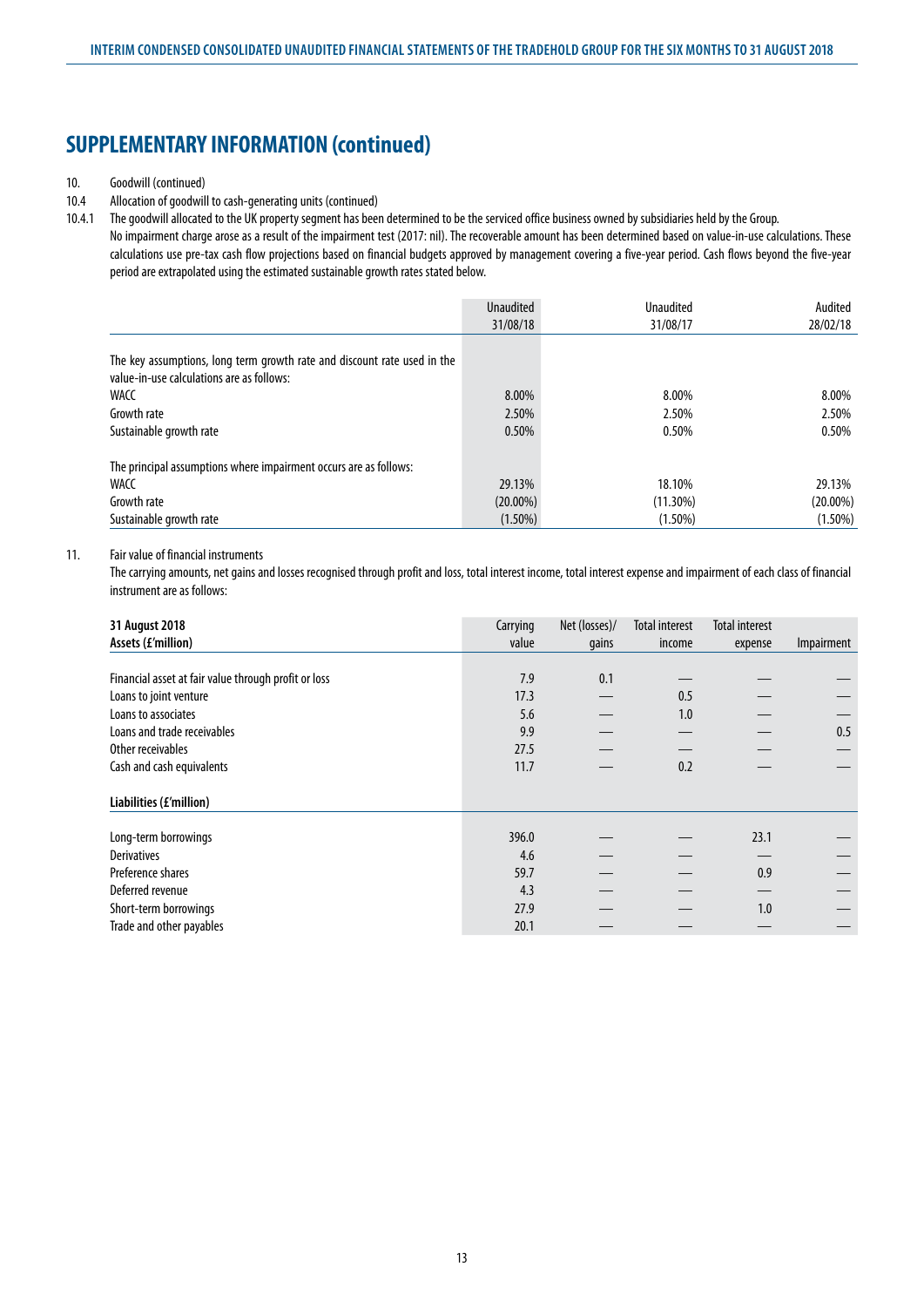#### 11. Fair value of financial instruments (continued)

| 31 August 2017<br>Assets (£'million)                 | Carrying<br>value | Net (losses)/<br>gains | <b>Total interest</b><br>income | <b>Total interest</b><br>expense | Impairment |
|------------------------------------------------------|-------------------|------------------------|---------------------------------|----------------------------------|------------|
| Financial asset at fair value through profit or loss | 6.3               |                        |                                 |                                  |            |
| <b>Derivatives</b>                                   | 1.8               | 1.7                    |                                 |                                  |            |
| Loans to joint venture                               | 23.6              |                        | 0.3                             |                                  |            |
| Loans to associates                                  | 13.5              |                        | 0.5                             |                                  |            |
| Loans and trade receivables                          | 74.3              |                        | 1.9                             |                                  |            |
| Other receivables                                    | 0.6               |                        |                                 |                                  |            |
| Cash and cash equivalents                            | 32.9              |                        |                                 |                                  |            |
| Liabilities (£'million)                              |                   |                        |                                 |                                  |            |
| Long-term borrowings                                 | 480.5             |                        |                                 | 22.6                             |            |
| <b>Derivatives</b>                                   | 0.4               |                        |                                 |                                  |            |
| Preference shares                                    | 37.5              |                        |                                 | 1.5                              |            |
| Deferred revenue                                     | 3.4               |                        |                                 |                                  |            |
| Short-term borrowings                                | 90.2              |                        |                                 | 1.8                              |            |
| Trade and other payables                             | 12.6              |                        |                                 |                                  |            |
|                                                      |                   |                        |                                 |                                  |            |
| 28 February 2018                                     | Carrying          | Net (losses)/          | <b>Total interest</b>           | <b>Total interest</b>            |            |
| Assets (£'million)                                   | value             | gains                  | income                          | expense                          | Impairment |
|                                                      |                   |                        |                                 |                                  |            |
| Financial asset at fair value through profit or loss | 5.9               |                        |                                 |                                  |            |
| <b>Derivatives</b>                                   | 5.8               |                        |                                 |                                  |            |
| Loans to joint venture                               | 26.2              |                        | $\overline{2}$                  |                                  |            |
| Loans to associates                                  | 8.5               |                        | 1                               |                                  |            |
| Loans and trade receivables                          | 8.3               |                        | 1                               |                                  |            |
| Other receivables<br>Cash and cash equivalents       | 28.9<br>16.4      |                        |                                 |                                  |            |
| Liabilities (£'million)                              |                   |                        |                                 |                                  |            |
|                                                      | 482.0             |                        |                                 | 44.8                             |            |
| Long-term borrowings<br><b>Derivatives</b>           | 0.2               |                        |                                 |                                  |            |
| Preference shares                                    | 70.5              |                        |                                 | 3.3                              |            |
| Deferred revenue                                     | 10.7              |                        |                                 |                                  |            |
| Short-term borrowings                                | 36.8              |                        |                                 | 5.4                              |            |
| <b>Bank overdrafts</b><br>Trade and other payables   | 0.5<br>24.4       |                        |                                 |                                  |            |

The fair value of all amounts, except long-term borrowings with fixed interest rates, approximate their carrying amounts.

All financial instruments are classified as loans receivable/payable at amortised cost, except listed investments, which are classified as financial assets at fair value through profit or loss and the derivatives, which are partly carried at fair value through profit and loss held for trading and partly as fair value through profit and loss designated as a hedge.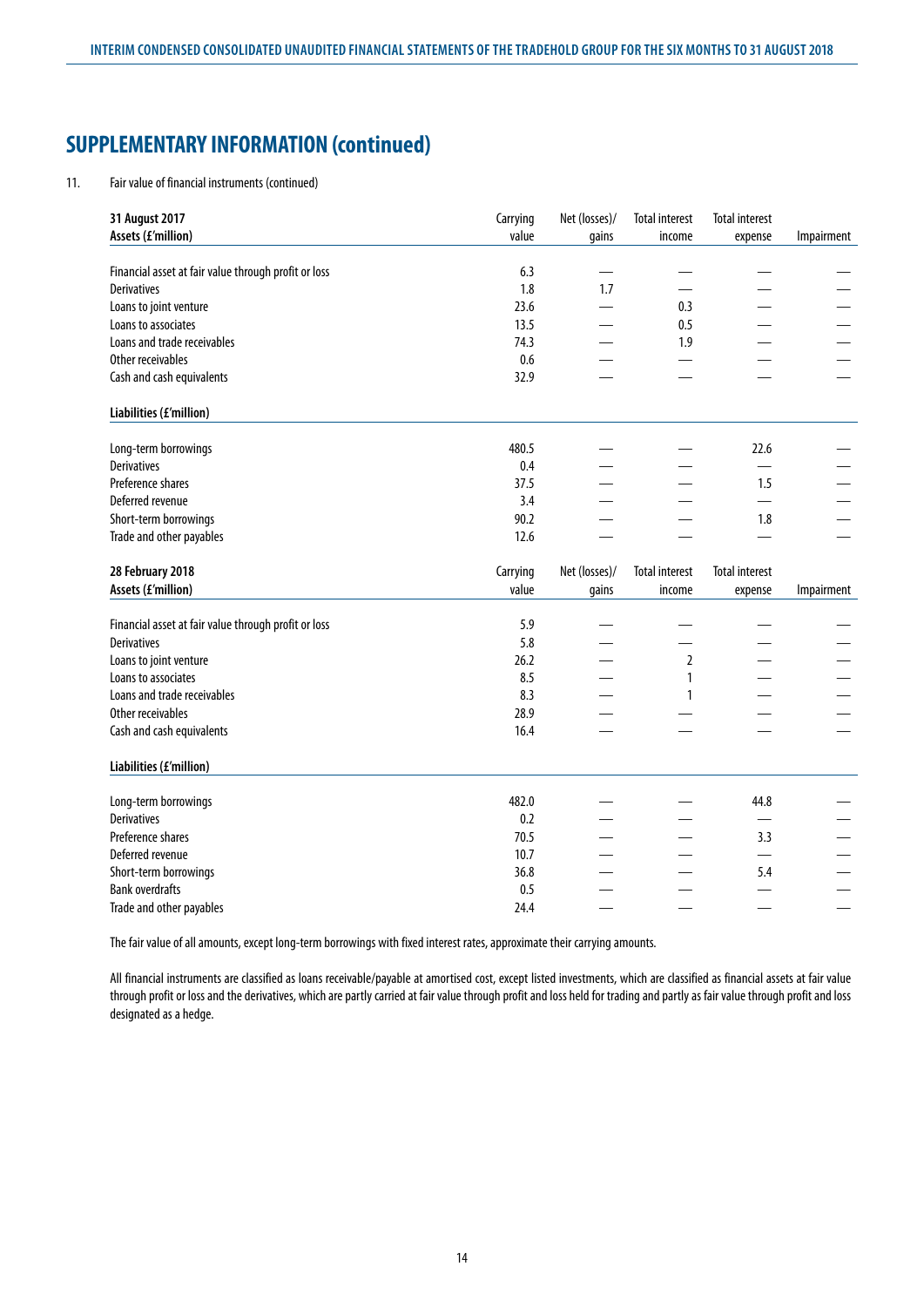## 12. Fair value hierarchy

IFRS7 requires disclosure of fair value measurements by level of the following fair value measurement hierarchy:

- Quoted prices (unadjusted) in active markets for identical assets or liabilities (level 1).
- Inputs other than quoted prices included within level 1 that are observable for the asset or liability, either directly (that is, as prices) or indirectly (that is, derived from prices) (level 2).
- Inputs for the asset or liability that are not based on observable market data (that is, unobservable inputs) (level 3).

The following table presents the group's financial assets and liabilities that are measured at fair value at 31 August 2018:

|                                                             |         | Unaudited 31/08/18 |         |  |
|-------------------------------------------------------------|---------|--------------------|---------|--|
| Assets                                                      | Level 1 | Level 2            | Level 3 |  |
|                                                             |         |                    |         |  |
| Financial assets at fair value through profit and loss      |         |                    |         |  |
| <b>Securities</b>                                           |         |                    | 7930    |  |
| Non-financial assets at fair value through profit or loss   |         |                    |         |  |
| Investment properties                                       |         |                    | 722 186 |  |
| <b>Total assets</b>                                         |         |                    | 730 116 |  |
| <b>Liabilities</b>                                          |         |                    |         |  |
| Financial liabilities at fair value through profit and loss |         |                    |         |  |
| <b>Trading derivatives</b>                                  |         |                    |         |  |
| Cross currency swap                                         |         | 4 4 8 6            |         |  |
| Derivatives used for hedging                                |         |                    |         |  |
| Interest rate contracts                                     |         | 115                |         |  |
| Financial liabilities at amortised cost                     |         |                    |         |  |
| Preference shares                                           |         | 59 660             | 53      |  |
| <b>Borrowings</b>                                           |         |                    | 423 882 |  |
| <b>Total liabilities</b>                                    |         | 64 261             | 423 935 |  |
|                                                             |         |                    |         |  |
|                                                             |         | Unaudited 31/08/17 |         |  |
| Assets                                                      | Level 1 | Level <sub>2</sub> | Level 3 |  |
| Financial assets at fair value through profit and loss      |         |                    |         |  |
| <b>Securities</b>                                           |         |                    | 6281    |  |
| <b>Trading derivatives</b>                                  |         |                    |         |  |
| Cross currency swap                                         |         | 1765               |         |  |
| Non-financial assets at fair value through profit or loss   |         |                    |         |  |
| Investment properties                                       |         |                    | 800 992 |  |
| <b>Total assets</b>                                         |         | 1765               | 807 273 |  |
| Liabilities                                                 |         |                    |         |  |
| Derivatives used for hedging                                |         |                    |         |  |
| Interest rate contracts                                     |         | 412                |         |  |
| Financial liabilities at amortised cost                     |         |                    |         |  |
| Preference shares                                           |         | 37 574             | 61      |  |
| <b>Borrowings</b>                                           |         |                    | 570 648 |  |
| Total liabilities                                           |         | 37 986             | 570709  |  |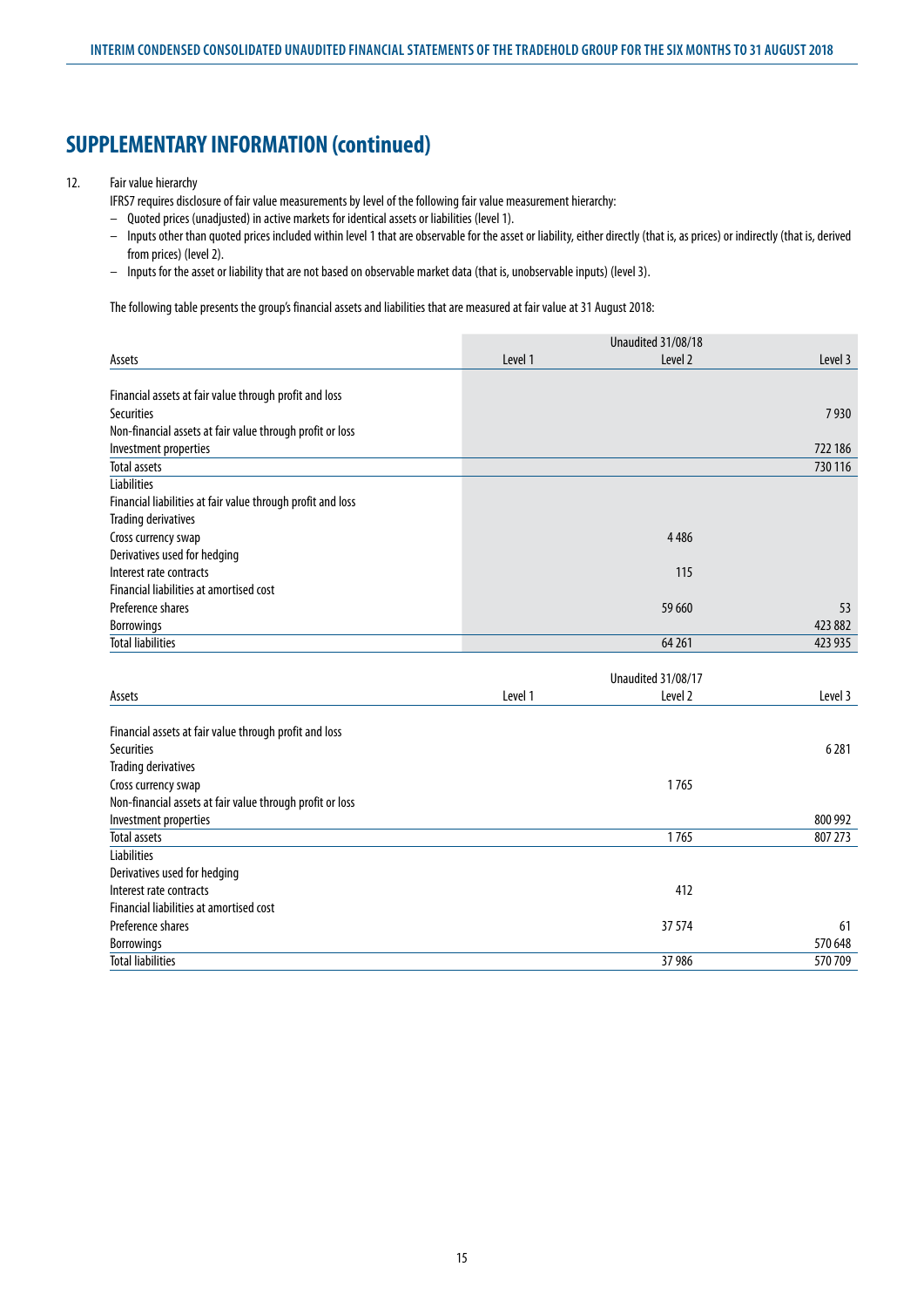12. Fair value hierarchy (continued)

| Assets                                                    | Level 1 | Level 2 | Level 3 |
|-----------------------------------------------------------|---------|---------|---------|
| Financial assets at fair value through profit and loss    |         |         |         |
| <b>Securities</b>                                         |         |         | 5886    |
| <b>Trading derivatives</b>                                |         |         |         |
| Cross currency swap                                       |         | 5847    |         |
| Non-financial assets at fair value through profit or loss |         |         |         |
| Investment properties                                     |         |         | 841 647 |
| Total assets                                              |         | 5847    | 847 533 |
| <b>Liabilities</b>                                        |         |         |         |
| Derivatives used for hedging                              |         |         |         |
| Interest rate contracts                                   |         | 224     |         |
| Financial liabilities at amortised cost                   |         |         |         |
| Preference shares                                         |         | 70 488  | 62      |
| <b>Borrowings</b>                                         |         |         | 518733  |
| <b>Total liabilities</b>                                  |         | 70712   | 518795  |

The fair value of financial instruments traded in active markets is based on quoted market prices at the period-end. A market is regarded as active if quoted prices are readily and regularly available from an exchange, dealer, broker, industry group, pricing service, or regulatory agency, and those prices represent actual and regularly occurring market transactions on an arm's length basis. The quoted market price used for financial assets held by the group is the current bid price.

The carrying amounts reported in the statement of financial position approximate fair values. Discounted cash flow models are used for trade and loan receivables. The discount yields in these models use calculated rates that reflect the return a market participant would expect to receive on instruments with similar remaining maturities, cash flow patterns, credit risk, collateral and interest rates.

The fair value of investment properties is based on rental yield valuations and vacancy rates at the period end. Should UK property yields increase by 1%, the valuations would be lower by approximately £31 million. Should UK property yields decrease by 1%, the valuations would be higher by approximately £43 million. Should UK property vacancy rates increase by 1%, the valuations would be lower by approximately £1.83 million. Should UK property vacancy rates decrease by 1%, the valuations would be higher by approximately £1.99 million. Should Namibia property yields increase by 1%, the valuations would be lower by approximately £4.23 million. Should Namibia property yields decrease by 1%, the valuations would be higher by approximately £5.33 million. Should Namibia property vacancy rates increase by 1%, the valuations would be lower by approximately £0.42 million. Should Namibia property vacancy rates decrease by 1%, the valuations would be higher by approximately £0.03 million. Should Africa (excluding Namibia and South Africa) property yields increase by 1%, the valuations would be lower by approximately £10.40 million. Should Africa (excluding Namibia and South Africa) property yields decrease by 1%, the valuations would be higher by approximately £6.71 million. Should Africa (excluding Namibia and South Africa) property vacancy rates increase by 1%, the valuations would be lower by approximately £8.06 million. Should Africa (excluding Namibia and South Africa) property vacancy rates decrease by 1%, the valuations would be higher by approximately £8.03 million. Should South Africa property yields increase by 1%, the valuations would be lower by approximately £82.28 million. Should South Africa property yields decrease by 1%, the valuations would be higher by approximately £21.14 million. Should South Africa property vacancy rates increase by 1%, the valuations would be lower by approximately £36.19 million. Should South Africa property vacancy rates decrease by 1%, the valuations would be higher by approximately £21.82 million.

The fair value of financial liabilities for disclosure purposes is estimated by discounting the future contractual cash flows at the current market interest rate that is available to the group for similar financial instruments.

There were no transfers between the levels 1 and 2 and 3 during the period.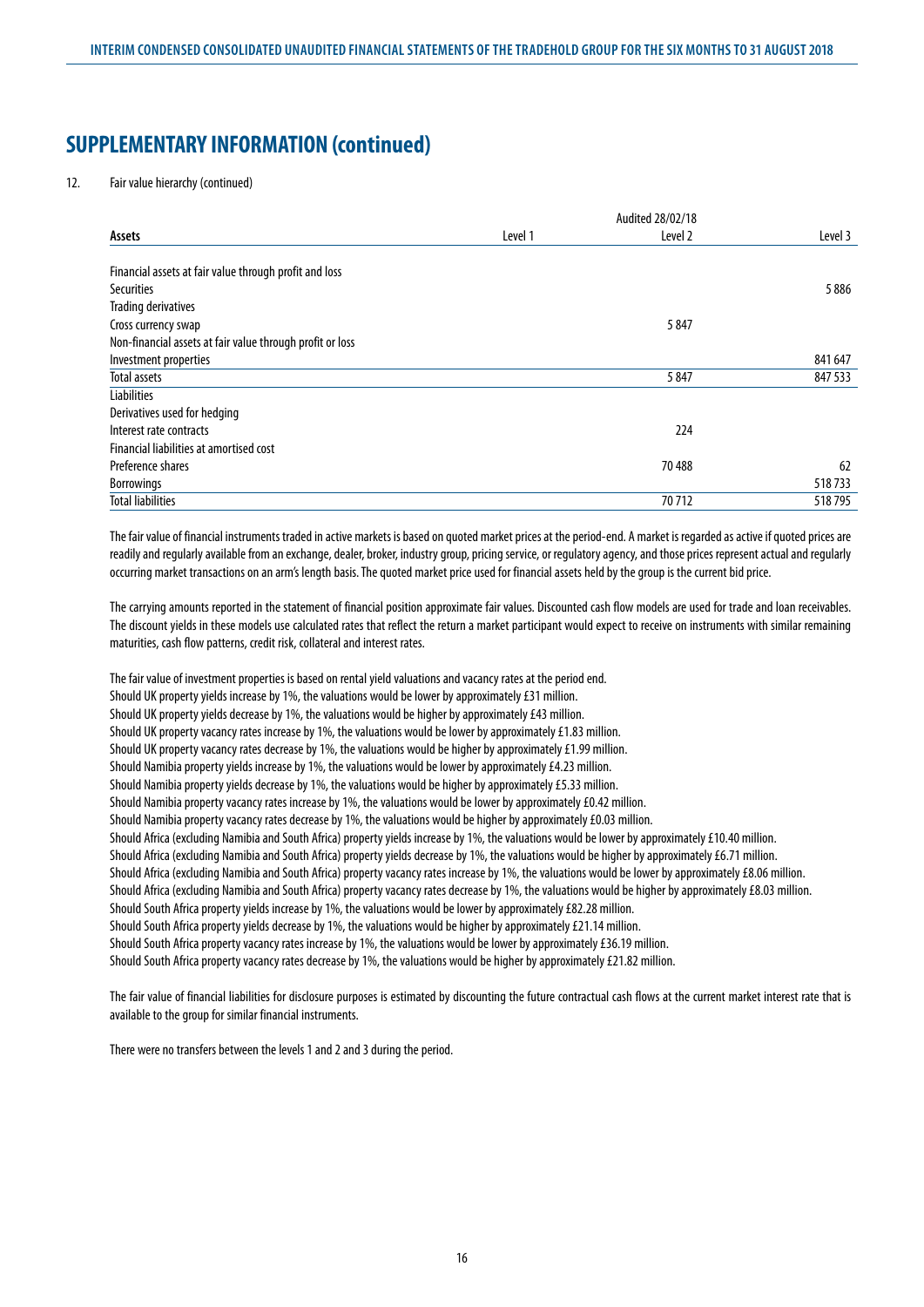# 12. Fair value hierarchy (continued)

Reconciliation of recurring level 3 fair value financial instruments:

|                                                                      | <b>Unaudited</b> | <b>Unaudited</b> | Audited  |
|----------------------------------------------------------------------|------------------|------------------|----------|
|                                                                      | 31/08/18         | 31/08/17         | 28/02/18 |
|                                                                      |                  |                  |          |
| <b>Investment Properties</b>                                         |                  |                  |          |
| At beginning of year                                                 | 841 647          | 806 660          | 806 660  |
| <b>Additions</b>                                                     | 7076             | 11 917           | 25 4 22  |
| Acquired through change in control of associate to subsidiary        |                  |                  | 4 8 4 0  |
| Capitalisation of borrowing costs                                    | 361              |                  | 641      |
| Foreign currency translation differences                             | (80949)          | (23324)          | (10797)  |
| <b>Disposals</b>                                                     | (47917)          | (4223)           | (9696)   |
| Transfer to assets held for resale                                   | (223)            |                  | (1271)   |
| Straight line lease adjustment                                       | 4307             | 8 3 6 4          | 14 088   |
| Net (loss) / gain from fair value adjustments on investment property | (2116)           | 1598             | 11760    |
| At end of period                                                     | 722 186          | 800 992          | 841 647  |
|                                                                      |                  |                  |          |
| <b>Securities</b>                                                    |                  |                  |          |
| At beginning of year                                                 | 5886             | 5923             | 5923     |
| <b>Additions</b>                                                     | 79               | 361              |          |
| Loss of controlling interest in subsidiary                           | 2586             |                  |          |
| Fair value gain / (loss)                                             | 110              | (3)              | (37)     |
| Distribution received                                                | (731)            |                  |          |
| At end of period                                                     | 7930             | 6 2 8 1          | 5886     |